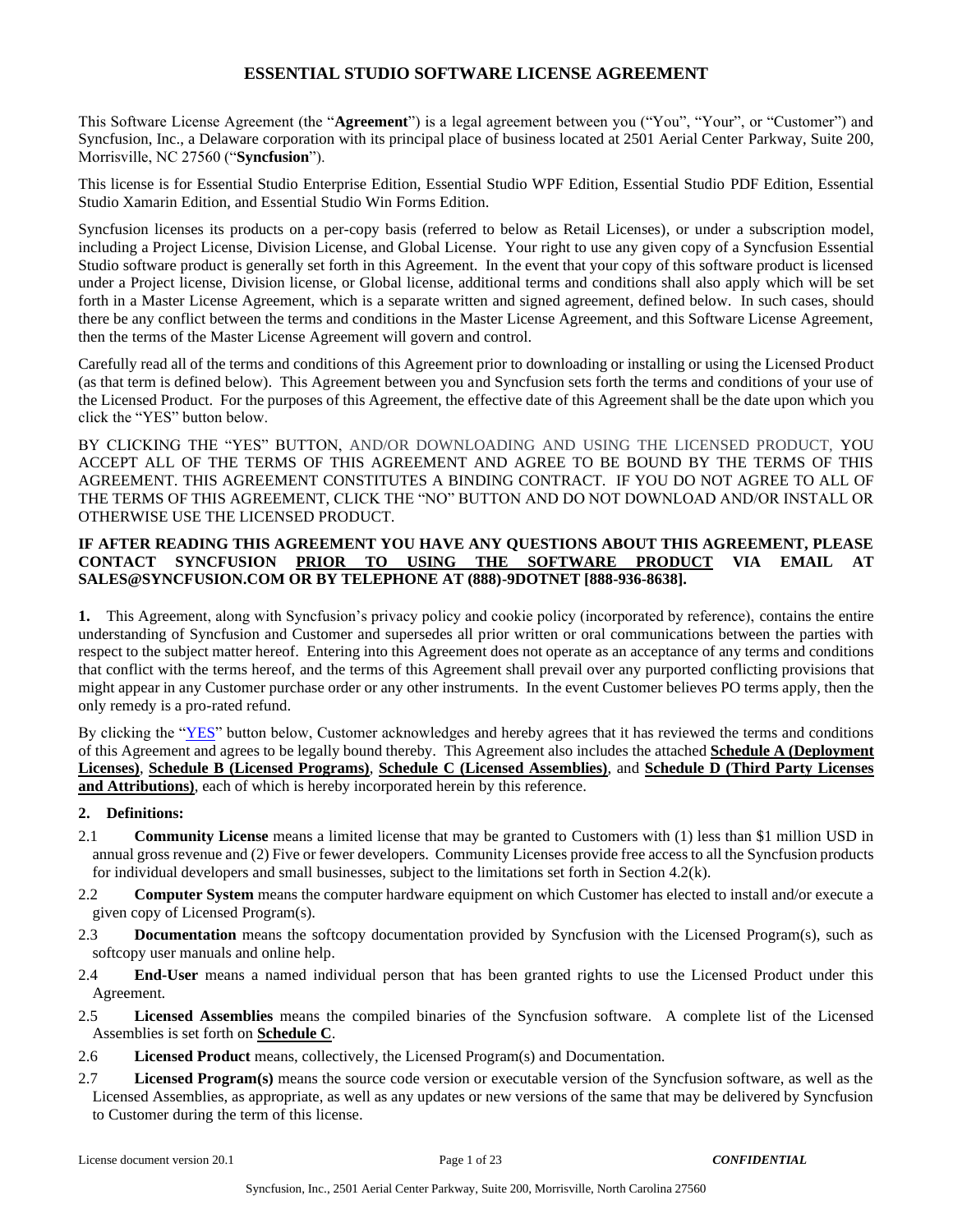- 2.8 **Master License Agreement** or **Master Software License Agreement** means an additional agreement produced by Syncfusion that must be signed for Project, Division, and Global Licenses. The terms of the most current Essential Studio Software License Agreement are incorporated by reference into the Master License Agreement and together they function as one agreement. In the event of a conflict between the terms and conditions in the Master License Agreement and the Essential Studio Software License Agreement, the terms of the Master License Agreement will govern and control.
- 2.9 **Platform** means a specific web application framework such as the ASP.NET platform, ASP.NET MVC platform, the JavaScript platform, the Windows Forms platform, the Windows Phone platform, the Windows RT platform, the Universal Windows Platform (UWP), the Xamarin Platform, the Android Platform, the iOS platform, and the Windows Presentation Foundation ("WPF") platform. Certain additional restrictions may apply to the Licensed Programs that are licensed to, and Maintenance and Support service subscriptions that are provided to, Customer based on the individual Licensed Program and the Platform.
- 2.10 **Vendor(s)** means the third parties that furnish Syncfusion with portions of the Licensed Program(s). Certain Vendor software is licensed to be used in conjunction with the Licensed Program(s) and not for any other use.

### 2.11 **License Types**

(a) A **Project License** shall mean a subscription license which covers one named Customer project. The license fees are based on the total number of developers working on a named project, regardless of whether such developers are directly using the Licensed Product. For the purposes of pricing and license administration, a "Project Team" is deemed to be a distinct Customer software team within a Customer's business unit that works towards a distinct business purpose. Customer is required to identify the name of each such Project Team to Syncfusion; such name must be unambiguous in nature. It is acknowledged and agreed by Customer that each identified Project Team shall exist for a valid business purpose and not just as a means for consolidating software licenses to minimize license fees that are otherwise due. If, in the sole opinion of Syncfusion, multiple Customer teams would each individually meet the above definition of a Project Team, such multiple teams shall not be combined for the purpose of consolidating licenses under a single Project Team. Customer is responsible for providing information about each such Project Team to Syncfusion. By entering into this Agreement, Customer represents that after the effective date, it will not withhold information that Syncfusion requires to properly license each such Project Team, and further agrees that any misrepresentation in this regard constitutes a material breach of this Agreement.

(b) A **Division License** shall mean a subscription license wherein the license fees are based on the size of a given division of Customer. Such License will cover a named Division and allow for work on more than one project within the named division. By entering into this Agreement, Customer acknowledges that it is responsible for providing information about the named Customer division to Syncfusion sufficient for Syncfusion to price the Division License, and Customer represents that it will not withhold information that Syncfusion requires to properly license each such named Customer division, and further agrees that any misrepresentation in this regard constitutes a material breach of this Agreement.

(c) A **Global License** shall mean a subscription license where the license fees are based on the overall size of a named Customer and provides unlimited licenses for all development for the named Customer.

(d) A **Retail License** shall mean a single named user, non-transferable license to use the Licensed Product. Retail Licenses will only made available to Customers in Syncfusion's sole discretion and only when the number of such End-Users is finite and readily ascertainable. Accordingly, Syncfusion will make a determination as to whether or not the provision of Retail Licenses is appropriate under the circumstances applicable to any given Customer, and Syncfusion reserves the right, in its sole discretion, to refuse to make available Retail Licenses to a Customer and instead require a given Customer to procure a Project License, Division License, or Global License as circumstances dictate.

## **3. License Fee:**

3.1 The license fee ("License Fee") is the aggregate of the fees for the Licensed Program(s) selected by Customer.

3.2 The License Fee is due and payable by Customer upon receipt of Syncfusion's invoice. All payments under this Agreement shall be made in United States dollars, and if not paid within thirty (30) days of when due will be subject to interest at the rate of eighteen percent (18%) annually, or the maximum amount allowed by applicable law if lower, calculated from the date when payment was due until payment is made. In addition, Customer agrees to pay Syncfusion's cost of collecting any past-due amounts under this Agreement, including but not limited to reasonable attorneys' fees.

#### **4. License Grant:**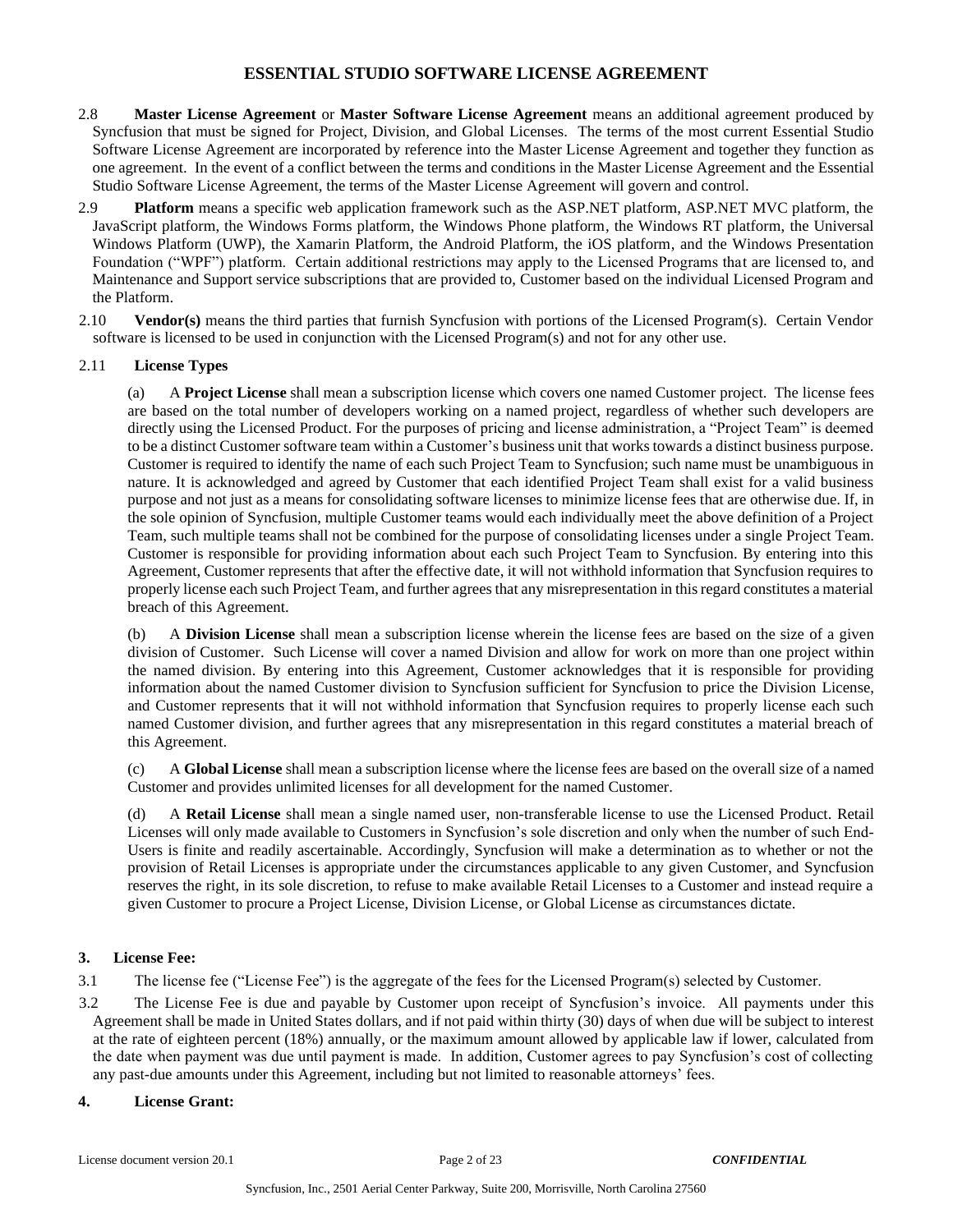- 4.1 Syncfusion hereby grants to Customer a limited, non-exclusive, non-transferable license to the Licensed Product, for use on a specific Platform, solely for the purpose of developing Customer products. For the avoidance of doubt, Customer agrees that the Licensed Product is licensed and not sold. All use of the Licensed Program(s) by Customer shall be made solely in accordance with the Documentation.
- 4.2 All licenses are subject to the following limitations:

(a) The Licensed Product shall be used only by Customer for Customer's sole and exclusive benefit, and shall not be used to provide time-sharing or other similar services.

(b) Customer shall not transfer, distribute, or sublicense the Licensed Product to any third parties, and Customer's license shall automatically terminate in the event of such a transfer or distribution.

(c) Customer shall not lease or lend the Licensed Product (s) or otherwise allow use of the Licensed Product(s) by or on behalf of any third party (including any Customer third-party contractor), nor describe the results of any benchmarking of the Licensed Program(s), whether or not obtained with Syncfusion's assistance, to any third party. For Retail Licenses, Customer cannot allow any third parties, such as contractors or outsourcers, to use Licensed Product(s) on Customer's behalf. Third party contractors and outsourcers may be allowed for Project, Division, and Global licenses. In such cases, this allowance will be noted in the Master License Agreement. Such allowance of contractors will be at an additional cost to the Customer and subject to Syncfusion's sole discretion. A breach of this section is a material breach of the agreement and will result in immediate termination of all Customer's license rights.

(d) Syncfusion strongly recommends that Customer not combine the Licensed Program(s) with other software licensed by Customer from any third parties if such third party software is substantially similar to that of the Licensed Program(s). Such use of third party software may create technical difficulties, including, but no limited to, interoperability difficulties; therefore, any such use of third party software is at Customer's discretion and Customer shall bear any and all liability that may arise from such use.

(e) Customer may not use the Licensed Program(s) in such a way that results in Customer's development of software products that are directly or indirectly competitive with the Licensed Product or any other Syncfusion products. In addition, Customer's use of the Licensed Program(s) must be for the purpose of developing Customer products that include significant value-added features. The Licensed Program(s) may not be used to create frameworks/controls/wrappers or other such products that are intended to be programmatically reused by anyone. Customer acknowledges that any breach of this Section will constitute a material breach of this Agreement and will result in an immediate termination of the license granted hereunder. Subject to the limitations of Section 4.2(f), Customer represents and warrants that (1) Customer's limited right to re-distribute retail/release builds of Syncfusion libraries along with Customer's product(s) is permitted only so long as the Syncfusion libraries are not directly accessible for use within Customer's product(s) and/or outside of it, and that (2) such Customer product(s) are not deployed in a server environment (except as allowed under Section 4.2(h) of this Agreement), and (3) all other terms and conditions of this Agreement have been met. No other part of the Licensed Product or Licensed Program may be re-distributed by Customer.

(f)

- 4.2.f.1 Subject to Customer's compliance with all of the limitations of this Agreement, a Customer may re-distribute retail/release builds of Syncfusion libraries as incorporated in Customer's product(s) only so long as all modified binaries that are incorporated in such Customer products are created while Customer is under an active Maintenance and Support services subscription or an active Project, Division, or Global subscription term. In such cases, Customer must (i) ensure that such Licensed Assemblies include license checks that prevent the use of the Licensed Assemblies for development purposes when such Licensed Assemblies are distributed as part of Customer's products, and (ii) represent and warrant to Syncfusion that Customer's products do not infringe upon any proprietary rights of any third parties, including without limitation patent rights. Customer acknowledges and agrees that any re-distribution of any such modified binaries created when Customer is not under an active Maintenance and Support services subscription or an active Project, Division, or Global subscription term will constitute a material breach of this Agreement and will result in an immediate termination of the license granted hereunder. Customer's re-distribution of Syncfusion libraries as part of Customer products is without royalty to Syncfusion.
- 4.2.f.2 Following the expiration of a Maintenance and Support services subscription, and subject to all applicable requirements stated in Sections 4.2(f) and 6, Customers with **Retail Licenses** may continue to re-distribute Licensed Assemblies in a Customer's product if all of the terms of this Agreement are followed so long as all modified binaries incorporated in such Customer products were created or incorporated while Customer was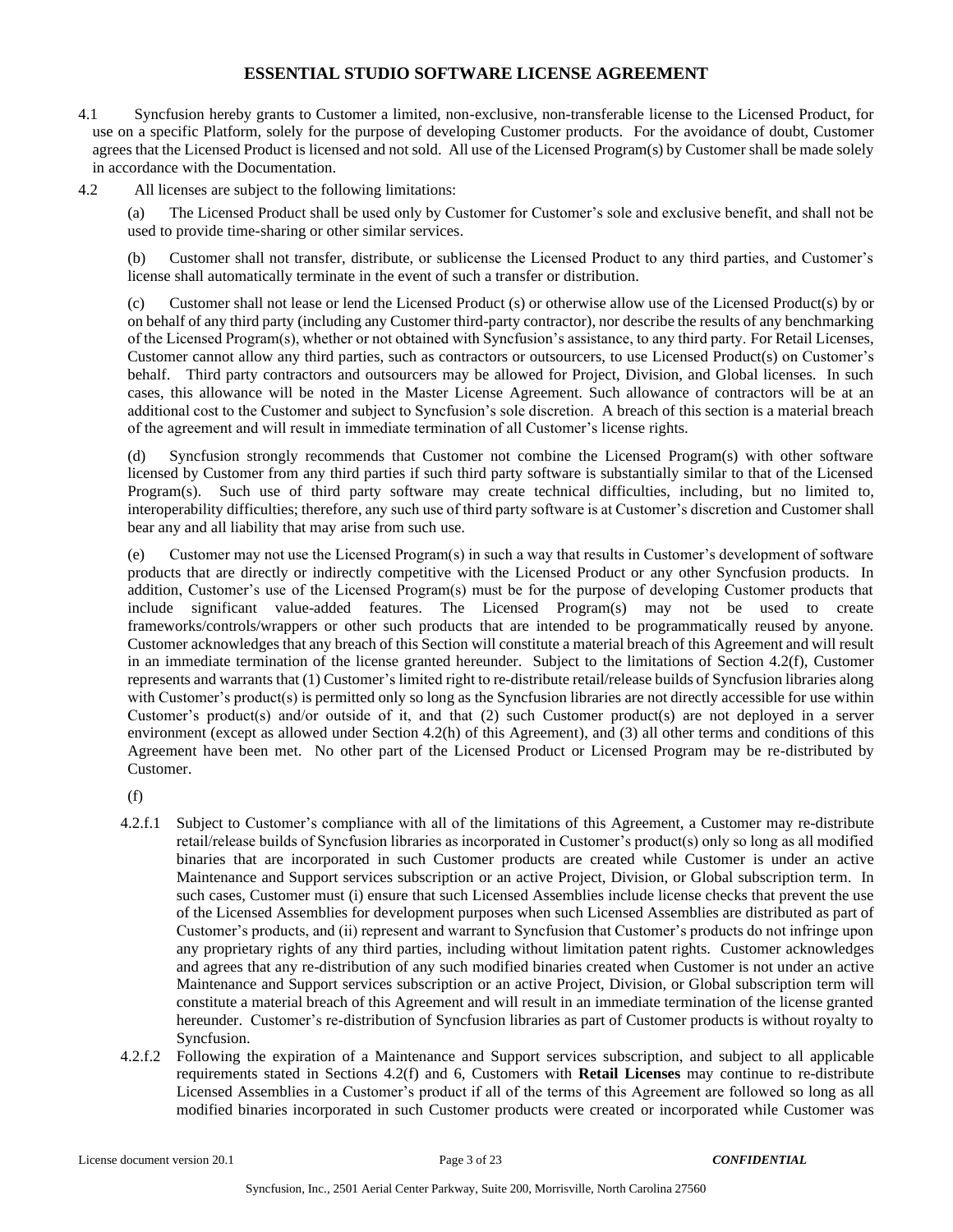under an active Maintenance and Support services subscription. For the avoidance of doubt, Customer acknowledges and agrees that any of the following actions are deemed material breaches of this Agreement: (i) creating or modifying any binaries that are incorporated in a Customer product while Customer is not under an active Maintenance and Support services subscription; (ii) re-distributing any Customer product or other software that include any modified binaries in any part of the Customer product (or other software) that incorporates Syncfusion's Licensed Products if created at a time when Customer was not under an active Maintenance and Support services subscription. For the avoidance of doubt, Customer acknowledges and agrees that it may not make any changes, fix any bugs, create any new versions, or otherwise modify any Customer product that includes or depends on the Licensed Product unless Customer is currently operating under an active Maintenance and Support services subscription. This Section does not apply to Customers with Project, Division, or Global Licenses.

4.2.f.3 In conjunction with all applicable terms concerning Termination in Section 6, customers with Project, Division, or Global Licenses cannot continue to possess, lease, license, or provide maintenance to any applications that contain or depend on the Licensed Product(s) following the termination of an active subscription term.

(g) Customer's right to deploy, evaluate, and use the Licensed Programs may be further limited based on the Platform for which a given Licensed Program is licensed. In the event that such use is to be limited to a specific Platform, the allowed Platform(s) will be set forth in the invoice provided to you by Syncfusion.

(h) Retail/release builds of the Licensed Products that are designed for operation under server environments may be installed in server environments such as Microsoft ASP.NET, and ASP.NET MVC, subject to the specific conditions of this Section 4.2(h) and this Agreement. For the avoidance of doubt, a "server" or "server environment" includes physical hardware servers located on Customer's premises or in a hosted environment or in a cloud environment, whether or not the physical server is a dedicated machine or a virtual server installation. **Schedule A** sets forth a complete list of the deployment licenses that are included at no additional cost with each Licensed Product. In the event that Customer chooses to install one or more of the Licensed Products on a server, Customer shall ensure that only Customer's products, and no third party software programs, are able to create and use the Syncfusion libraries contained therein. Customer warrants that such libraries shall not be used for any software development purposes whatsoever. Customer acknowledges and agrees that any breach of this Section 4.2(h) will constitute a material breach of this Agreement and will result in an immediate termination of the license granted hereunder.

- (i) Customer acknowledges and agrees that there are additional limitations on making copies of the Licensed Product.
- 4.2.i.1 Subject to the limitations of this Agreement, Customer may make multiple copies of the Licensed Product, so long as Customer includes all Syncfusion proprietary rights notices on such copies. However, such multiple copies are for the exclusive use of a single End-User and are only allowed for the convenience of such End-User to work on more than one computer system non-simultaneously. Customer acknowledges and agrees no copies of the Licensed Product are transferrable between End-Users.
- 4.2.i.2 Subject to the limitations of this Agreement, Customer must ensure that each individual End-User has an assigned copy of the Licensed Product. Each user that is building Customer products that rely on or use the Licensed Product in any manner are required to have an assigned copy of the Licensed Product. Customer further agrees that it must ensure that it has an adequate number of licensed copies of each Licensed Program; specifically, Customer represents and warrants that it has obtained a copy of the Licensed Program for each individual that writes software applications that create code, use, work with, or test software applications that incorporate the Licensed Program(s), including without limitation testers that test software applications written with the Licensed Program with the aid of a scripting environment. Notwithstanding the foregoing, testers that test applications manually (without the aid of tools such as a scripting environment) are not required to have a copy of the Licensed Program. For the avoidance of doubt, such testers shall be exempt only if they have not performed any role during the development of any part of the application and are simply involved in final manual testing as an end. Syncfusion retains the right to request, and Customer is required to provide no later than thirty (30) days from the date of Syncfusion's initial request, reasonable assurances of Customer's compliance with the terms of this Section 4.2.i.2. Such assurances should include, but not be limited to, information that accurately supports the full scope of Customer's use of the Licensed Product, including (1) the name of Customer's products (software application(s) or software development(s)) that link to or are dependent upon the Licensed Product, (2) the location of the premises where such Customer products are developed, (3) the means by which Customer's software teams obtained and share copies of the Licensed Products, and (4) the size of the team (an actual physical count of all individual members of such team) working on each software application or development that incorporates or is linked to the Licensed Product. Syncfusion reserves the right to request additional information, and Customer shall provide such additional information, that Syncfusion believes at its discretion is necessary to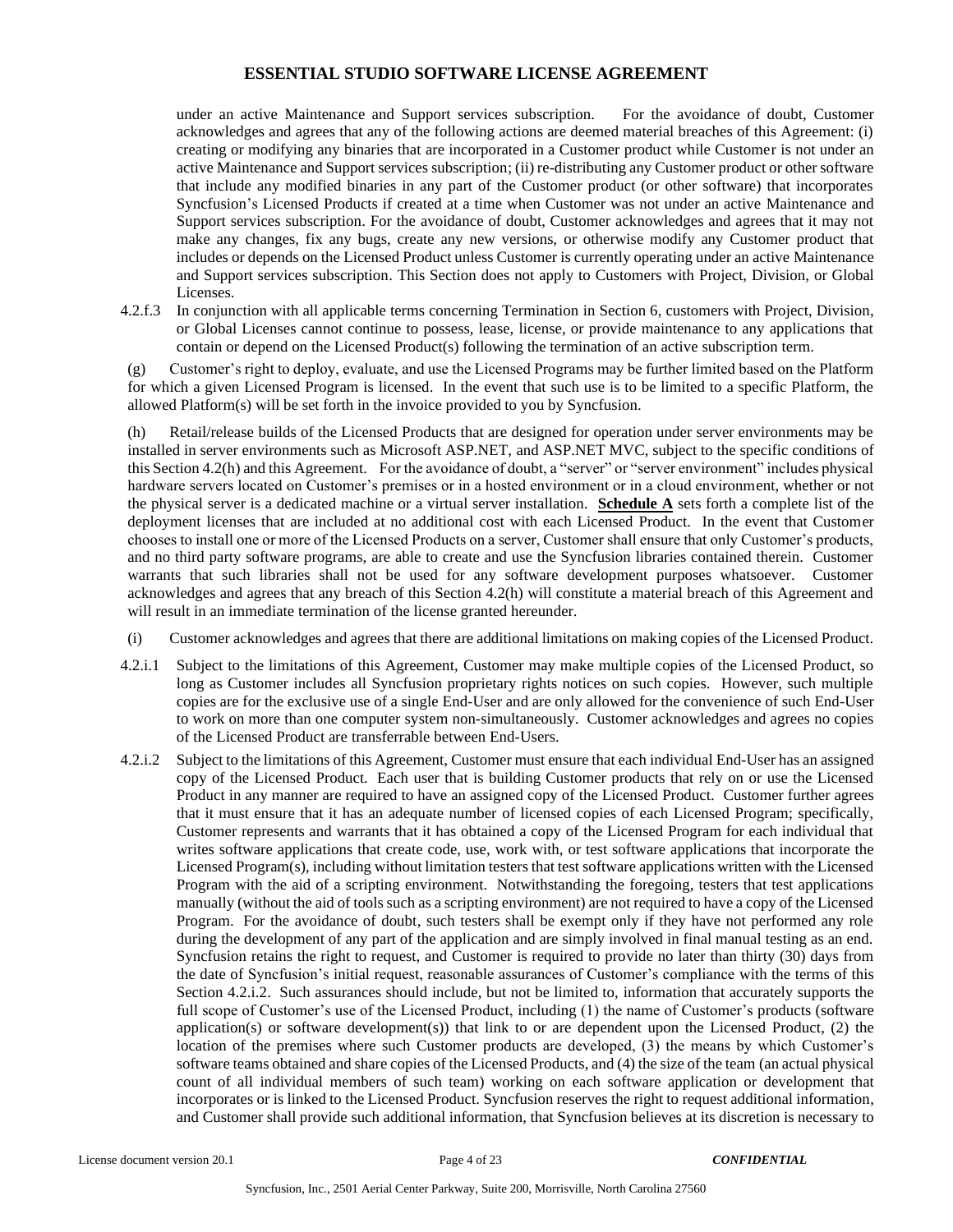make such reasonable assurances accurate and complete. For the avoidance of doubt, the information requested herein does not constitute an audit of Customer's environment or operations by Syncfusion.

- 4.2.i.3 In the event that Customer uses a dedicated build machine to build Customer's products, Customer does not need to have a separate copy of the Licensed Product assigned to the dedicated build machine, but rather may use a copy of the Licensed Product assigned to the primary user of the dedicated build machine. For the avoidance of doubt, Customer agrees that in order for a given computer to constitute a dedicated build machine, such computer must contain no software other than Customer's product and those portions of the Licensed Programs included with Customer's product, and such computer may not be used for developing software products that use the Licensed Product.
- 4.2.i.4 No internal transfer of any copies of the Licensed Program from one individual End-User to another is permitted except with the express written permission of Syncfusion, which may be withheld in Syncfusion's sole discretion. Permission for internal transfers will not be granted under any circumstances if Customer is not under an active Maintenance and Support services subscription at the time of (and the period immediately after) the Customer request.
- 4.2.i.5 Syncfusion will, in its sole discretion, make the final determination as to the number of copies of the Licensed Product that Customer must license in order to provide adequate copies for Customer's personnel and authorized subcontractors. Syncfusion will make allowances for testers and will not count computers that constitute dedicated build machines.
- 4.2.i.6 Customer acknowledges that any breach of this Section 4.2(i) shall constitute a material breach of this Agreement and will result in an immediate termination of the license granted hereunder.

(j) The Licensed Programs are available individually, each of which is set forth on **Schedule B** to this Agreement, and as part of a suite branded as an edition of Essential® Studio. In the event that Customer's license hereunder is limited to one or more individual Licensed Programs, Customer may still elect to install one of the available editions of Essential® Studio as set forth in this Section 4.2(j). Customer acknowledges and agrees that Customer's installation of one of the available editions of Essential® Studio (rather than just the individually Licensed Programs) is deemed to be acceptance of the following additional limitations:

- 4.2.j.1 Customer may use the controls/frameworks included with those Licensed Programs for which it possesses a valid license for commercial development and redistribution purposes as set forth elsewhere in this Agreement; and
- 4.2.j.2 Customer may use the controls/frameworks included with all other Licensed Programs included in the edition of Essential® Studio that Customer installs, but only for internal evaluation purposes and for no other purpose; and
- 4.2.j.3 Customer's use of the controls/frameworks for which it does not possess a valid license, for other than for internal evaluation purposes, shall constitute a material breach of this Agreement; and
- 4.2.j.4 Maintenance and Support services are not provided for Licensed Programs for which Customer does not possess a valid, fully paid-up commercial development license.
- (k) Community Licenses are subject to the further restrictions set forth in this Section.
	- 4.2.k.1 Community Licenses are not available to any government agency or any quasi-government agency regardless of the size of such agency or its budget.
	- 4.2.k.2 Community Licenses may be used by individual End-Users for any legal purpose, including commercial use, subject to each limitation set forth in this Agreement. Individual End-Users may not use any Licensed Product licensed under the Community License on behalf of any entity or organization unless the entity or organization would itself qualify for Community Licenses under the financial test set forth below.
	- 4.2.k.3 In order to qualify for a Community License, an entity or other organization must meet all of the following requirements:
		- 4.2.k.3.1 An entity or organization must have gross annual revenues of less than one million United States dollars (USD \$1,000,000), or equivalent in foreign currency, during each year that Customer desires to remain a licensee under a Community License. Syncfusion reserves the sole right to make a final determination as to whether Customer shall initially qualify for, and subsequently maintain, the right to hold a Community License. For the purpose of determining and maintaining eligibility for a Community License, there shall be absolutely no exceptions made when determining gross annual revenues. If an entity or organization is controlled by another entity or organization, the controlling entity or organization must also meet the gross annual revenue requirement when aggregating all such entities owned or controlled by the parent entity or organization. Community Licenses can also be used by non-profit organizations with an annual total budget of less than one million United States dollars (USD \$1,000,000) or equivalent in foreign currency.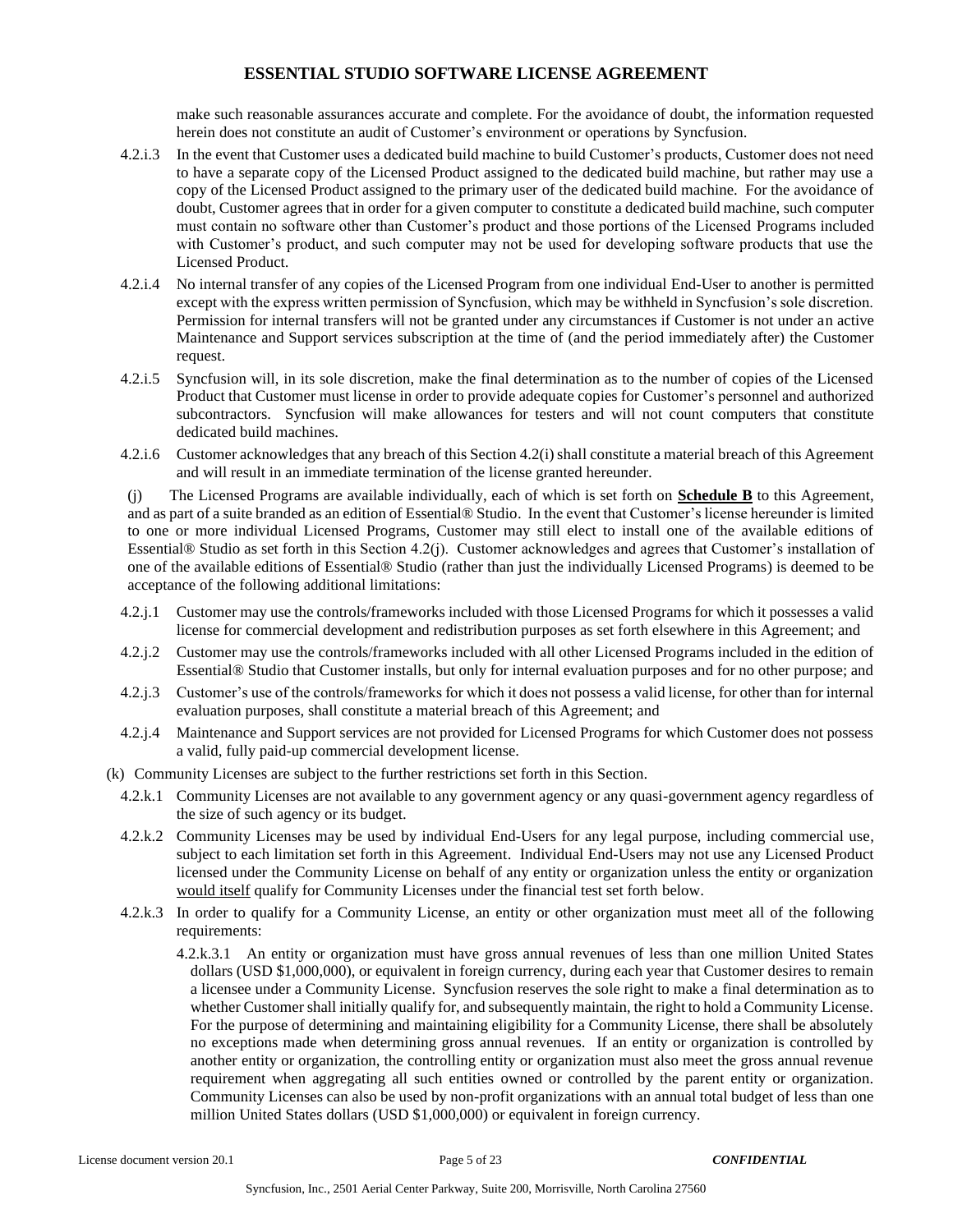- 4.2.k.3.2 An entity organization may not have more than five (5) total developer End Users. No entity or organization may hold more than five (5) Community Licenses at any given point in time. Holding more than five (5) Community Licenses at any point in time will automatically make the entity or organization ineligible for Community Licenses from that point forward, and the entity or organization shall remain ineligible even if the number of Community Licenses should subsequently fall back under this numerical limit.
- 4.2.k.4 Syncfusion reserves the right to request, and Customer shall promptly provide, all reasonable cooperation to verify Customer's eligibility for obtaining and/or maintaining Community Licenses, including access to validating documentation as needed.
- 4.2.k.5 Community Licenses are non-transferable under any and all circumstances.
- 4.2.k.6 Syncfusion does allow non-University level classrooms use Syncfusion's community license, for classroom educational instruction only, so long as they notify Syncfusion and do not use Syncfusion in any commercial applications.
- 4.2.k.7 Customer cannot use Community Licenses to provide services on behalf of another entity or organization unless the entity or organization to which the service is provided is also eligible for Community Licenses under the terms set forth herein.
- 4.2.k.8 Community Licenses do not require renewals as the license will continue to be valid perpetually so long as the Customer continues to be eligible to hold a Community License under the terms of this Section.
- 4.2.k.9 If Customer becomes ineligible as set forth herein to continue as a licensee under a Community License, Customer shall immediately notify Syncfusion of such occurrence and upgrade to a standard commercial license (whether a Retail License, site license, project license, division license, or global license as circumstances dictate). Failure to notify Syncfusion within sixty (60) days of eligibility constitutes a material breach of the Agreement.
- 4.2.k.10 Community Licenses never include access to source code editions of the Licensed Product. Customers that desire a source code edition of a Licensed Product must upgrade to a standard commercial license.
- 4.2.k.11 The Licensed Product licensed under the Community License is provided "as is", without warranty of any kind, express or implied, including but not limited to the warranties of merchantability, fitness for a particular purpose, and non-infringement. In no event shall Syncfusion be liable for any claim, damages, or other liability, whether in an action of contract, tort, or otherwise, arising from, out of, or in connection with the Licensed Product or the use or other dealings in the Licensed Product when licensed under a Community License.
- 4.2.k.12 The version of the Licensed Product made available as a Community License may be referred to as the Essential® Studio Enterprise – Community Edition, or Syncfusion may simply indicate that the Licensed Product is provided under a Community License when licensed to You under the Community License terms of this Section.
- 4.2.k.13 Syncfusion reserves all rights and shall be solely able to determine the eligibility for any Customer to obtain and hold a Community License. In the event an individual or organization is found to be ineligible, such individuals or organizations shall immediately cease use of the Community License or upgrade to a commercial license.

(l) Electronic Delivery. All Licensed Programs and Documentation shall be delivered by electronic means unless otherwise specified in a separate written agreement. A Licensed Program shall be deemed to have been delivered when it is made available to Customer for download.

(m) Syncfusion reserves all rights to the Licensed Product not specifically granted herein.

(n) **Open Source Project Terms**: Should Customer use the Licensed Product to create any Open Source Project(s), and share such Project(s) with others, Customer will abide by the following additional terms. Failure to abide by any of the following additional terms is a material breach of this Agreement which will result in immediate termination of all rights granted hereunder. Upon breach of this section titled "Open Source Project Terms," Customer is immediately liable for all damages caused directly or indirectly by Customer's breach of this Agreement.

- a) Customer must have a written agreement in place under which grants rights to its Open Source Project, and such written agreement shall clearly state that any person or entity obtaining any Syncfusion code, licensed assemblies, or dependencies as a result of the Open Source Project must obtain their own licensed copy of the Licensed Product from Syncfusion.
- b) Customer shall not distribute any Syncfusion binaries as part of an open-source project.
- c) The Open Source Project(s) may not be licensed under any viral code license, copyleft license, General Public License (GPL), to include, but not be limited, to GNU or GPL, or any similar licenses.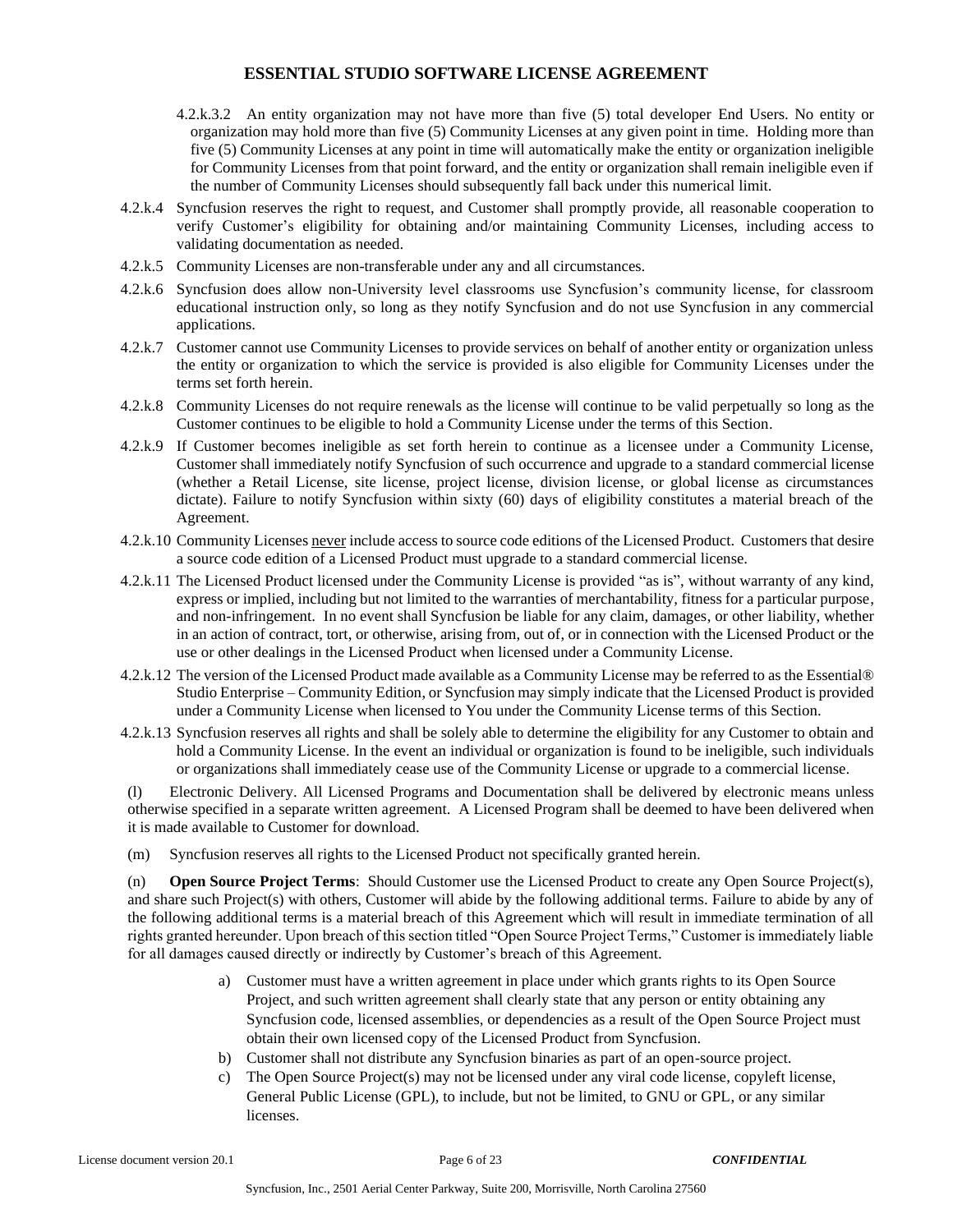- 4.3 Customer acknowledges and agrees that the Licensed Program contains certain features that allow Customer to develop Customer products that implement different versions of the Microsoft® Office User Interface and/or similar interfaces. Customer acknowledges and agrees that such features shall not be used by Customer under any circumstance unless Customer obtains a license for the relevant Microsoft® Office User Interface directly from Microsoft. Customer further acknowledges and agrees that the Licensed Product may contain optional components that are licensed under the MIT/BSD License or similar open-source licenses. Accordingly, Customer explicitly acknowledges and hereby agrees that it is solely responsible for obtaining any necessary third-party licenses and for operating in compliance with any such third party licenses if Customer chooses to use any such optional third party software components. Further information regarding such third-party licenses is available in **Schedule D (Third Party Licenses and Attributions).**
- 4.4 Syncfusion provides access to the open programming extension ("**OPX**");. OPX does not require you to be a customer of Syncfusion's. OPX is a separate download, a separate install, and is not part of Syncfusion Essential Studio. OPX requires an independent download and install, and use of OPX is not governed by this Agreement. Access to OPX files is provided to you for reference only and is provided "as-is" and without any warranty or indemnification of any kind. Accordingly, Customer acknowledges and agrees that Customer shall remain solely liable for any claims that may arise from Customer's use of OPX, regardless of whether such claims arise alone or in connection with any other products provided by Syncfusion. For the avoidance of doubt, Customer hereby acknowledges and agrees that Syncfusion shall have no liability to Customer whatsoever under any circumstances related to OPX. OPX may contain GPL; Syncfusion makes no representations or warranties and does not provide indemnification regarding OPX licenses.

4.5 Syncfusion provides optional samples of code created with the Licensed Product; however, such optional samples of code are not part of Syncfusion's Licensed Products and are only made available for the purpose of demonstration. Syncfusion does not provide products shown in the sample other than the Licensed Product and does not provide a warranty or indemnity of any kind related in any way to such sample code. Syncfusion does not provide indemnification for any optional sample code. Syncfusion does not provide endorsement of any kind to any product or technology shown in the optional sample code.

**5. Title:** No title to or ownership in the Licensed Product is transferred to Customer. Title to and all applicable rights in patents, copyrights, trademarks, and trade secrets in the Licensed Product shall remain in Syncfusion or third parties from whom Syncfusion has obtained rights to license the Licensed Product. The Licensed Product provided hereunder, including the ideas, concepts, know-how, and technology contained therein, is proprietary and confidential to and contains trade secrets of Syncfusion and its Vendors, and Customer agrees to be bound by and observe the proprietary, confidential, and trade secret nature thereof as herein provided. Customer agrees to take appropriate action by instruction or agreement with its employees who are permitted access to the Licensed Product to fulfill its obligations hereunder. Except as may be permitted in writing by Syncfusion, Customer shall not provide, or otherwise make available, the Licensed Product or copies thereof to any third party.

## **6. Termination:**

## 6.1 **Retail Licenses**

(a) Subject to the limitations of the Agreement, and so long as the term of this Agreement is continuous and has never been terminated, the term of the rights licensed under this Agreement with regard to the continued distribution of compiled binaries created by Customer that (i) incorporate or depend on the Licensed Product, **and** (ii) were created while under an active Maintenance and Support services subscription, **and** (iii) do not and have not violated the limitations of Section 4.2(f), is perpetual. However, Customer's right to any create modified binaries that are incorporated in Customer's products is term-limited to the period of time that Customer is under an active Maintenance and Support services subscription, as further set forth in detail in Section 4.2(f). Maintenance and Support services subscriptions under Section 10 are generally limited in duration to one (1) year, subject to renewal at Syncfusion's sole discretion. For the avoidance of doubt, Customer acknowledges and agrees that the only portion of the rights licensed hereunder that is perpetual is the limited right to re-distribute the compiled binaries that were incorporated in Customer's product and that were created when all modified binaries were created under an active Maintenance and Support services subscription.

Syncfusion agrees that any expiration of this Agreement shall not affect Customer's right to re-distribute Licensed Assemblies so long as: (i) such Licensed Assemblies were incorporated into Customer's products prior to the expiration of an active Maintenance and Support services subscription, and (ii) so long as Customer's products were distributed for external use (i.e. by Customer to individuals outside of Customer's organization, subsidiaries, and affiliates) prior to any such expiration of an active Maintenance and Support services subscription, and (iii) so long as Customer is in compliance with the limitations of Section 4.2(f) and all applicable limitations in this Agreement.

(c) Customer acknowledges and agrees that any of the following actions are deemed material breaches of this Agreement: (i) creating or modifying any binaries that are incorporated in a Customer product while Customer is not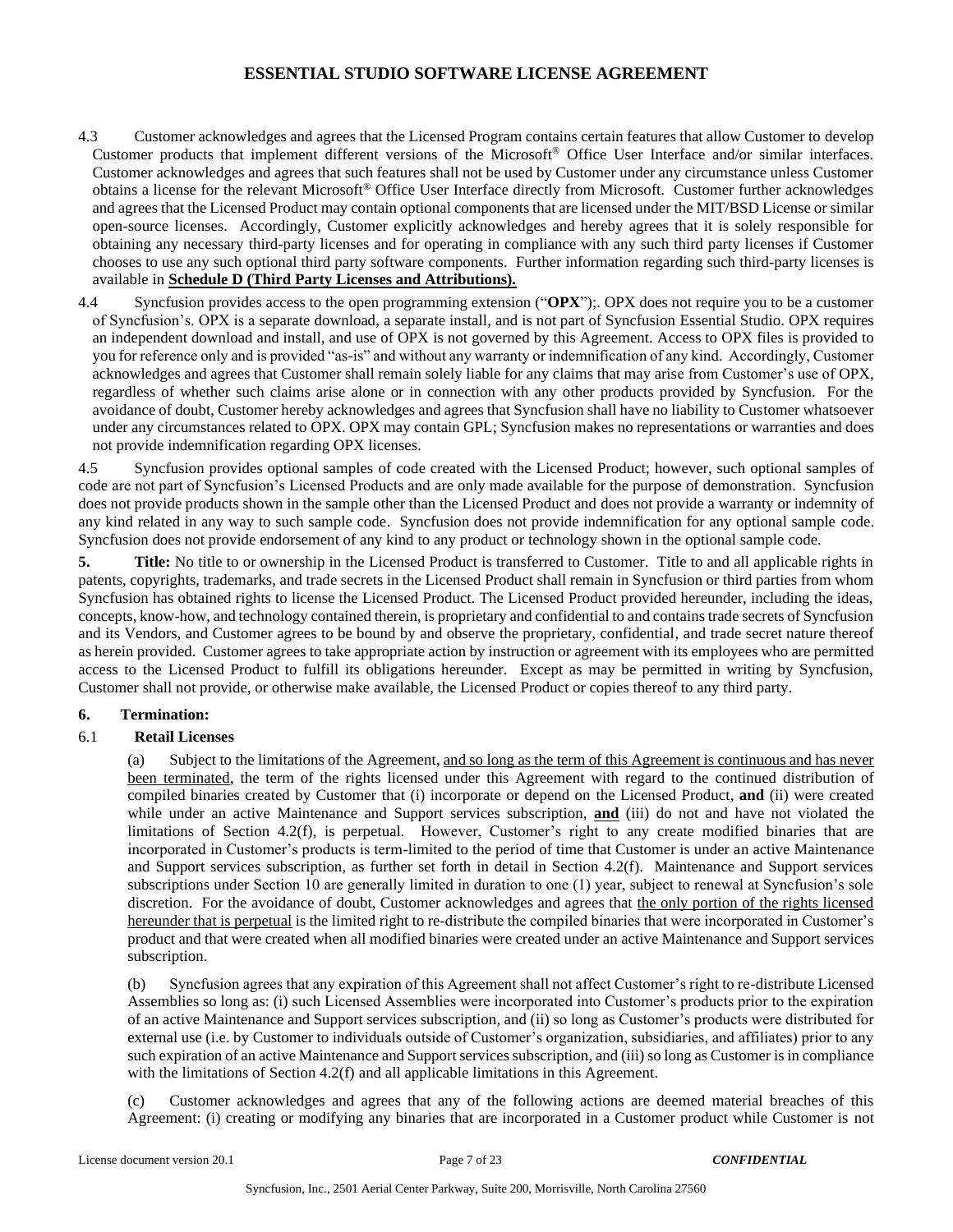under an active Maintenance and Support services subscription; and/or (ii) re-distributing any Customer product or other software that include any modified binaries in any part of the Customer product (or other software) that incorporates Syncfusion Licensed Products if created at a time when Customer was not under an active Maintenance and Support services subscription. For the avoidance of doubt, Customer acknowledges and agrees that it may not make any changes, fix any bugs, create any new versions, or otherwise modify any Customer product that includes or depends on the Licensed Product unless Customer is currently operating under an active Maintenance and Support services subscription.

(d) Additionally, Customer acknowledges and agrees that upon termination of this Agreement, Customer will remove all Licensed Products and Licensed Assemblies from any Customer product or other software that is used internally within Customer's organization (including that of its subsidiaries and affiliates).

(e) Customer acknowledges and agrees that in the event of the termination of this Agreement for material breach, Customer will no longer have the right to possess the Licensed Assemblies, and subsequently cannot distribute any software code or application that includes the Licensed Product.

(f) This Section only pertains to Retail Licenses and is not applicable to Project, Division, or Global Licenses.

### 6.2 **Project Licenses, Division Licenses, and Global Licenses**

Upon expiration or termination of any Project, Division, or Global License, Customer is obligated to do all of the following:

(a) Customer shall immediately return or destroy the Licensed Program(s) and copies thereof as directed by Syncfusion and, if requested by Syncfusion, certify in writing as to the destruction or return of the Licensed Product and all copies thereof.

(b) Customer will remove all Licensed Products and Licensed Assemblies from any Customer product or other software that is used internally within Customer's organization (including that of its subsidiaries and affiliates).

(c) If requested by Syncfusion, Customer shall scan its systems in accordance with instructions provided by Syncfusion, and furnish results to Syncfusion indicating the Licensed Product has been completely removed.

(d) After complete removal from Customer's systems, Customer does not need to recall Customer's products which were distributed for external use (i.e. by Customer to individuals outside of Customer's organization, subsidiaries, and affiliates) prior to any such expiration of termination of the Agreement. However, Customer cannot continue to possess, lease, license, or provide maintenance to any applications that contain or depend on the Licensed Product(s).

(e) Customer acknowledges and agrees Customer will no longer have the right to possess the Licensed Assemblies, and subsequently cannot distribute any software code or application that includes the Licensed Product.

#### 6.3 **All License Types**

Syncfusion shall have the right to terminate Customer's license if Customer fails to pay any required license fee(s) or otherwise fails to comply with the license terms and conditions set forth herein.

In the event that Customer's failure to comply is not payment-related, Syncfusion shall give written notice to Customer of such default, and if such default has not been remedied within thirty (30) days after such notice, the license granted hereunder shall terminate.

(b) In the event that Customer has failed to pay any required fee(s), whether an initial license fee or fee for additional licenses, maintenance, subscriptions, or any other services, Syncfusion shall give written notice to Customer of such default, and if such default has not been remedied in full within five (5) days of such notice, all licenses granted hereunder are hereby automatically revoked without further notice. Once any licenses are revoked for failure to pay license fees, all redistribution of the Licensed Product, including under prior agreements, shall be strictly prohibited. Syncfusion shall not be required to give any written notice in the event that Customer's material breach of this Agreement results in the immediate termination of the license granted under this Agreement.

(c) Customer agrees that it shall, upon (i) expiration of this Agreement or (ii) upon termination of the licenses granted hereunder by Syncfusion due to Customer's default or material breach of the terms of this Agreement or (iii) upon expiration or termination of any Project, Division, or Global License, Customer shall immediately return or destroy the Licensed Program(s) and copies thereof as directed by Syncfusion and, if requested by Syncfusion, certify in writing as to the destruction or return of the Licensed Product and all copies thereof.

6.4 Sections 5, 7, 8, 9, 11, 16, and 17 of this Agreement shall survive the expiration or termination of Customer's license and this Agreement.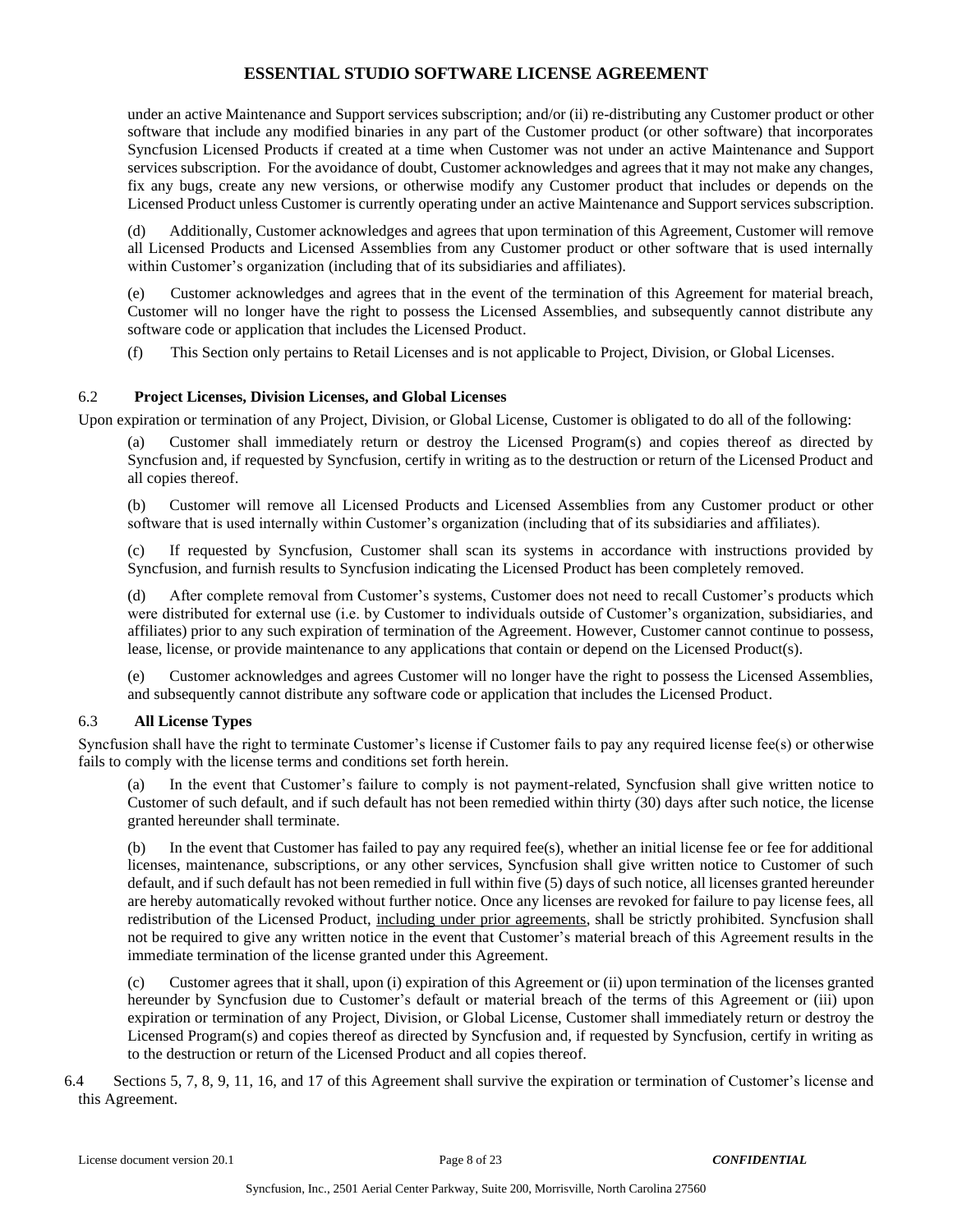### **7. Warranty:**

7.1 Upon installation on the Computer System, the Licensed Program(s) will perform in all material respects in accordance with the specifications in the Documentation for a period of sixty (60) days. Should Customer discover a defect within this sixty (60)-day time frame, Customer must supply Syncfusion with written notice which specifies the nature of such defect and provide sufficient detail for Syncfusion to address and remedy the claimed defect. Such notice must be delivered to Syncfusion within such 60-day time frame. Syncfusion shall have forty-five (45) days from the date it receives such notice to cure the claimed defect. Customer's sole remedy for any defect in the Licensed Program(s) not cured in the 45-day period shall be to terminate this Agreement and receive a refund of amounts paid. Any modification or attempted modification of the Licensed Product by Customer or any failure by Customer to implement any improvements or updates to the Licensed Product as supplied by Syncfusion shall void this limited warranty. Syncfusion shall not be responsible for any defect in, or any defect caused by, any additions or modifications to the Licensed Product by Customer.

7.2 THE ABOVE WARRANTIES ARE IN LIEU OF ALL OTHER WARRANTIES, EXPRESS, IMPLIED, OR STATUTORY; WHICH WARRANTIES ARE HEREBY DISCLAIMED, INCLUDING BUT NOT LIMITED TO, THE WARRANTIES OF MERCHANTABILITY AND FITNESS FOR A PARTICULAR PURPOSE.

**8. Patent and Copyright Indemnification:** Subject to the limitation of liability set forth in Section 9 below, Syncfusion shall defend any action, suit, or proceeding brought against Customer insofar as it is based on a claim that the Licensed Product delivered hereunder infringes any United States copyright. However, and subject to the limitation of liability set forth in Section 9 below, Syncfusion's indemnity hereunder does not extend to any claims of infringement or misappropriation of any patent, trade secret, trademark, or other intellectual property rights, Customer acknowledges and agrees that the only entity that can be liable for indemnification under this Agreement is Syncfusion. Indemnification hereunder shall be contingent upon Customer providing prompt notice of such claim in writing, and upon Customer granting Syncfusion full authority, information, and assistance (at Syncfusion's expense, up to the limitation of liability) for the defense of such claim. Subject to the limitation of liability, Syncfusion shall pay all damages and costs finally awarded therein against Customer, subject to the limitation of liability of Section 9.2, following the final resolution of any such claims before a court of competent jurisdiction, but shall not be responsible for any compromise made without its consent. Syncfusion may, at its option and expense, (a) replace or modify the Licensed Product so that infringement will not exist or (b) refund to Customer prepaid License Fees on a pro-rata basis. Notwithstanding the foregoing, Syncfusion's indemnification hereunder shall not extend to any infringement or claim thereof which is based upon (i) the combination of the Licensed Product delivered hereunder with any software or device not supplied by Syncfusion; (ii) any specifications provided to Syncfusion by Customer; or (iii) modifications to the Licensed Product not performed by Syncfusion.

#### **9. Use of Licensed Program(s) and Limitation of Liability:**

9.1 The Licensed Program(s) are tools that are not intended to replace the professional skills and judgment of Customer and its employees, agents and consultants. Customer alone shall be responsible for the accuracy and adequacy of information and data furnished for processing and any use made by Customer of the output of the Licensed Program or any reliance thereon by Customer or users of Customer products. Customer shall also be responsible for the continued operation and maintenance of the computer equipment and the third-party software used with the Licensed Program. For these reasons, Customer agrees to be solely responsible for the design, repair, and configuration of Customer's equipment, machinery, systems, and/or products. Customer assumes all risks and liability for results obtained by the use of and/or implementation of the designs developed by Customer that are in any way influenced by the use of the Licensed Program(s) or the provision of services, whether such designs are used singly or in combination with other designs or products. Customer shall protect, indemnify, hold harmless, and defend Syncfusion of and from any loss, cost, damage, or expense, including attorneys' fees, arising from any claim asserted against Syncfusion that is in any way associated with the matters set forth in this Section 9.1.

9.2 Without limitation of Section 9.1 above, and to the fullest extent permitted by law, the liability of Syncfusion for any claim relating to the subject matter of this Agreement, regardless of the form of action, whether in contract or tort, including claims of negligence or claims of intellectual property infringement against Syncfusion, shall be limited to the total of all amounts Customer has paid to Syncfusion for the Licensed Program(s) or services that are finally determined by a court of competent jurisdiction to have caused damages or that are related to the cause of action. The limitation of liability hereunder shall be further limited to the amounts received by Syncfusion from Customer in the twelve (12) month period preceding the date that Customer provides Syncfusion with written notice of such claim. In no event shall Syncfusion be liable for any incidental, indirect, exemplary, special, or consequential damages including, without limitation, loss of use, loss of profits, or other consequential damages, even if Syncfusion has been advised of the possibility of such damages. No action, regardless of form, relating to the transactions under this Agreement may be brought by Customer more than one (1) year after the event giving rise to the cause of action has occurred. For the avoidance of doubt, Syncfusion assumes no liability whatsoever under any circumstances that may arise from a claim of patent infringement against Customer or a licensee of Customer's products.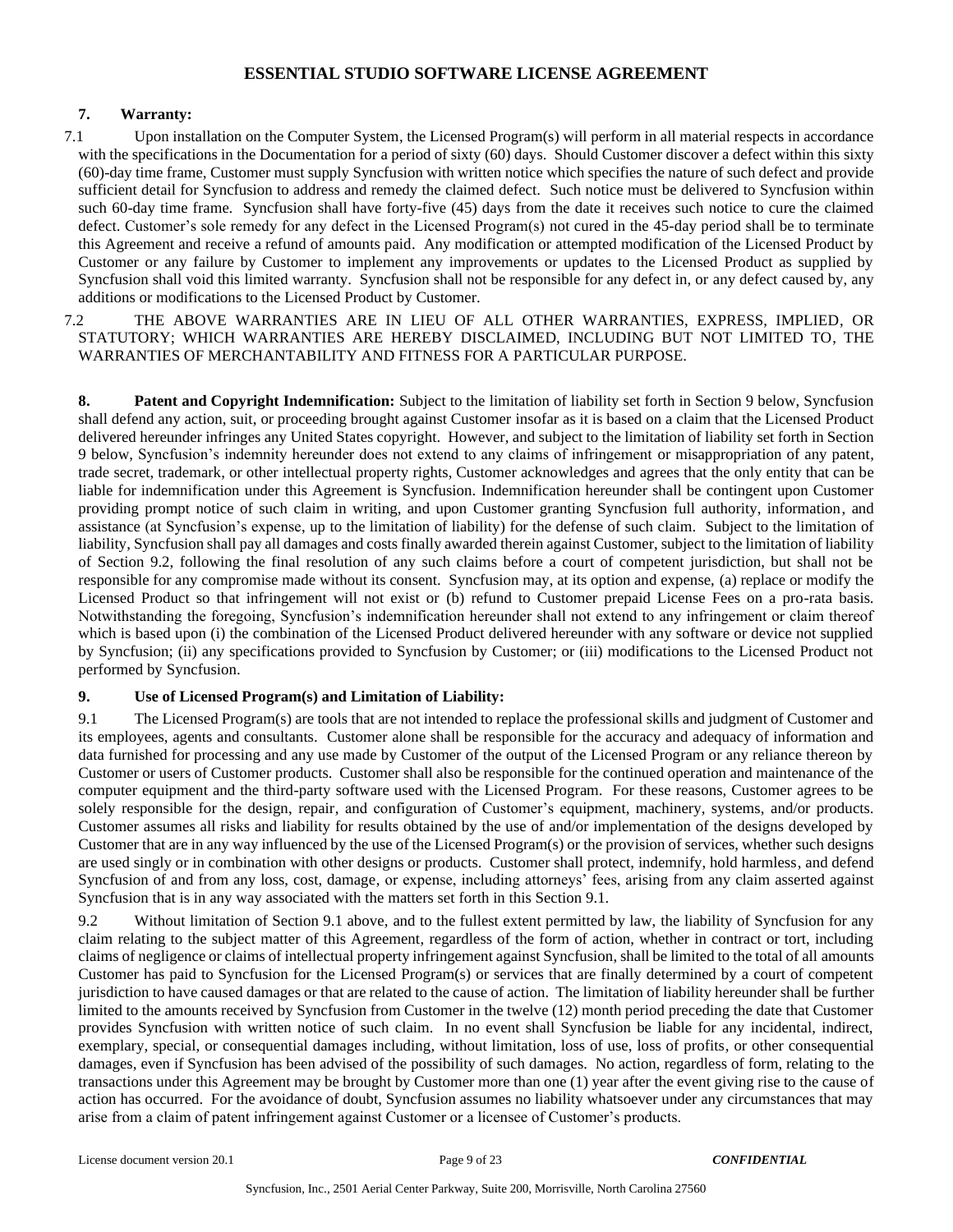9.3 Customer acknowledges and agrees that Syncfusion disclaims and therefore accepts no liability, in any form, for any claim relating to any open source software. Further, Customer acknowledges and agrees that Syncfusion shall have no liability, in any form, for any data loss caused by Customer's use of any open source software in any manner or form.

#### **10. Maintenance and Support:**

10.1 Maintenance and Support services are included under all Project Licenses, Division Licenses, and Global Licenses. For all Retail Licenses and other non-subscription licenses, Maintenance and Support services subscriptions are available from Syncfusion for an additional charge. Maintenance and Support services subscriptions are provided in accordance with the terms of Syncfusion's then-current support and maintenance policies. A current version of those policies is available from Syncfusion upon request. In the event that Customer declines to purchase and initiate Maintenance and Support services subscriptions at the time of installation of the Licensed Program, or in the event that Customer allows Maintenance and Support service coverage to lapse for any period of time, Customer agrees that (i) Maintenance and Support service fees will be due, upon the resumption of Maintenance and Support services, for any period during which Customer previously declined to purchase Maintenance and Support services; and (ii) Customer must pay an upgrade fee to update the Licensed Program(s) to the then-latest version. Failure to maintain a Maintenance and Support services subscription will limit Customer's right to use the Licensed Programs to create and re-distribute modified binaries for Customer's product(s) as set forth in Section 4.2(f).

10.2 For Retail Licenses, Project Licenses, Division Licenses and Global Licenses, Syncfusion requires that each copy of the Licensed Program be assigned to an individual End-User for the purpose of providing Maintenance and Support services. Accordingly, Customer acknowledges and agrees that it will be required to provide information to Syncfusion that Syncfusion reasonably requests to identify each individual End-User in order for Syncfusion to provide such Maintenance and Support services.

10.3 In certain instances, Customer may have properly obtained Retail Licenses rather than a Project, Division, or Global License, but subsequent to the procurement of such Retail Licenses, Customer's actual use of the Licensed Programs may increase to the extent that a Project License, Division License, or Global License is more appropriate. Accordingly, Syncfusion reserves the right to make a determination as to whether or not the provision of a Maintenance and Support services subscription for existing Retail Licenses continues to be appropriate under the circumstances applicable to any given Customer, and reserves the right, in its sole discretion, to require a given Customer to procure a Project License, Division License, or Global License for the continuation of such Maintenance and Support services subscriptions for such previously procured Retail Licenses. For the avoidance of doubt, Syncfusion reserves the right to refuse to renew any given Maintenance and Support services subscription at its sole discretion.

10.4 Syncfusion reserves the right, in its sole discretion, to limit or suspend the provision of services under a Maintenance and Support services subscription in the event that Syncfusion determines that Customer is abusing its Maintenance and Support services subscription and/or is acting in violation of Section 18 of this Agreement. Examples of such abuse include, but are not limited to, (i) Customer personnel making excessive use of Syncfusion support resources, (ii) Customer personnel making unreasonable demands of Syncfusion support personnel, (iii) Customer maintaining a number of Maintenance and Support services subscriptions that is fewer than the number of Licensed Products originally licensed or that is currently in use by Customer's personnel, or (iv) Customer maintaining only a single or small number of valid Retail License(s) for a given Licensed Product while allowing multiple End-Users to share fixes and support services obtained by other End-Users.

10.5 Maintenance and Support services are provided to Customer only, and a Maintenance and Support services subscription is valid only between Customer and Syncfusion. Accordingly, all help tickets, or maintenance and support requests, must be submitted by Customer and may not be submitted by any third party on behalf of Customer. This prohibition against the use of third parties includes, but is not limited to, (i) Customer's use of a third party to submit help tickets on Customer's behalf, (ii) Customer submitting a help ticket on behalf of a third party, (iii) Customer using a third party to submit a request for support. Further, Customer cannot use any third party to provide maintenance, support, or updates to the Licensed Product or any Customer product or other software application that incorporates the Licensed Product; all Maintenance and Support services must be obtained directly from, and only from, Syncfusion. Customer acknowledges that any breach of this Section 10.5 will constitute a material breach of this Agreement and will result in an immediate termination of the license granted hereunder.

#### **11. Confidentiality and Proprietary Rights:**

11.1 Other than necessary information to assign licenses, which only includes names and correlating email addresses, Syncfusion will not request, nor does Syncfusion knowingly accept, any information that can or could be considered to constitute personally identifiable information ("PII") under any law or statute. Syncfusion provides no protection, no indemnity, and no guarantees or warranty, of any kind, if You provide PII to Syncfusion. You further acknowledge and agree that if you send PII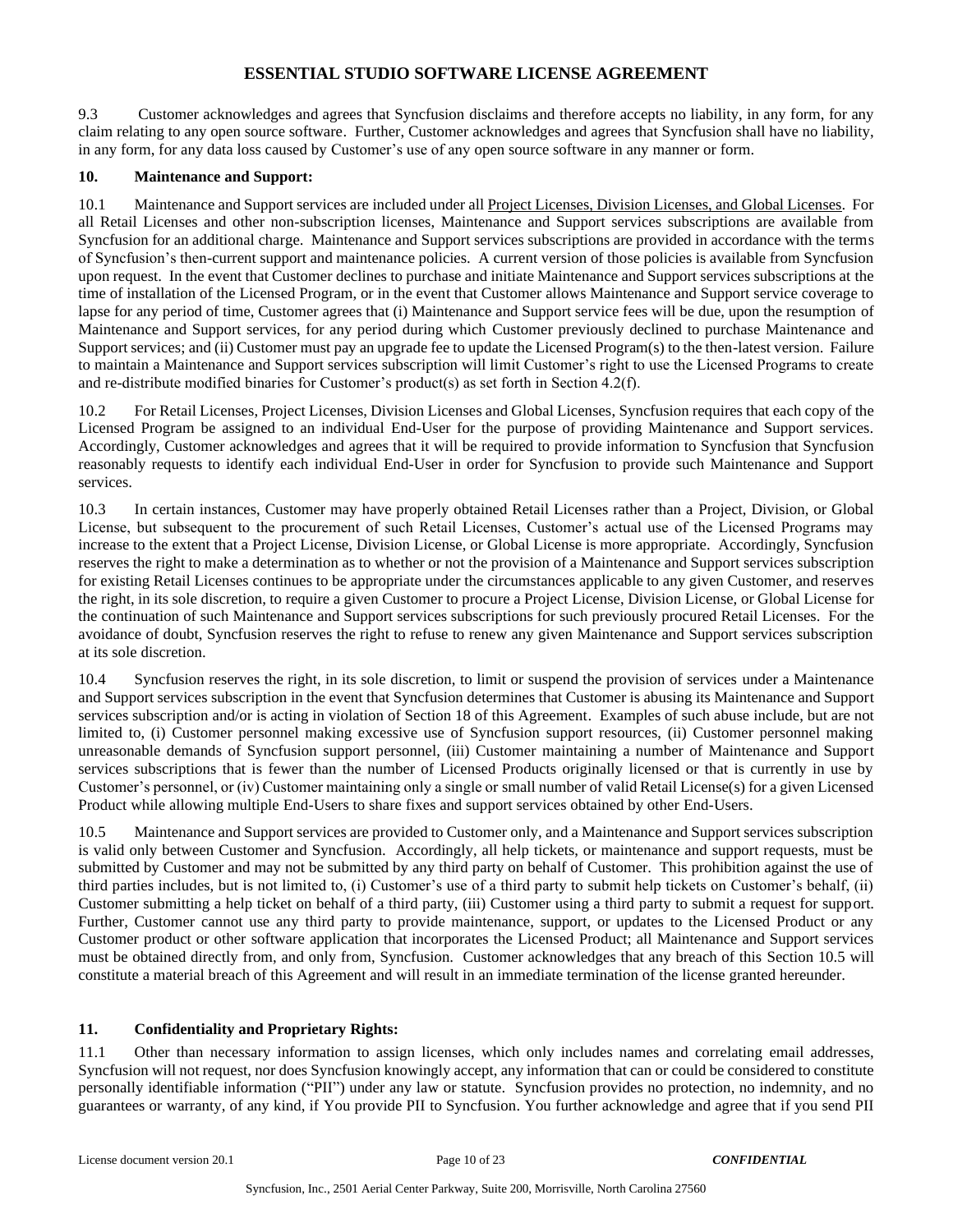to Syncfusion, other than the information specifically requested by Syncfusion to assign licenses, then Syncfusion will treat any such disclosure as a material breach of this Agreement.

11.2 Information and data supplied by either party to the other party may include confidential or proprietary information. Confidential or proprietary information ("**Confidential Information**") means any information or data (including without limitation any formula, pattern, compilation, program, device, method, technique, or process) that is disclosed by one party (the "**Disclosing Party**") to the other party (the "**Receiving Party**") pursuant to this Agreement. Confidential Information of Syncfusion includes, but is not limited to, the terms of this Agreement, the Licensed Product, the Licensed Programs, the structure, organization, design, algorithms, methods, templates, data models, data structures, flow charts, logic flow, and screen displays associated with the Licensed Program(s), the Documentation, and pricing information. Confidential Information of Customer includes, but is not limited to, Customer's financial and business information. Confidential Information shall not include information that either party can demonstrate: (i) at the time of disclosure is in the public domain or is otherwise available to the Receiving Party other than on a confidential basis; (ii) after disclosure, becomes a part of the public domain by publication or otherwise through no fault of the Receiving Party; (iii) was disclosed to the Receiving Party by a third party not under an obligation of confidentiality to the Disclosing Party; or (iv) is or has been independently developed by the Receiving Party (as evidenced by the Receiving Party's written records) without access to any Confidential Information of the Disclosing Party.

11.3 Each party agrees: (i) to hold the Disclosing Party's Confidential Information in strict confidence; and (ii) except as expressly authorized by this Agreement, not to, directly or indirectly, use, disclose, copy, transfer, or allow access to the Confidential Information. Notwithstanding the foregoing, a Receiving Party may disclose Confidential Information of the Disclosing Party as required by law or court order; in such event, however, such party shall if legally permitted inform the other party via telephone, email, or facsimile within a reasonable period of time and, in all events, limit the extent of any such compelled disclosure to the minimum so required.

**12. Export:** Customer acknowledges that the Licensed Product, including the Licensed Assemblies, provided hereunder may be subject to the export control laws, rules, regulations, restrictions, and national security controls of the United States and other applicable foreign agencies (the "**Export Controls**"). Customer agrees to abide by the Export Controls, and that any Licensed Product and Licensed Assemblies licensed hereunder will not be exported (or re-exported from the country where it was first installed), directly or indirectly, separately or as part of a system, sold, leased, or otherwise transferred without Customer, at its own cost, first obtaining all necessary licenses from the United States Department of Commerce and any other appropriate agency of the United States Government as may be required by law. Customer acknowledges that it shall be solely responsible for determining the extent of any such licenses required, and for any costs associated with complying with the requirements of this Section 12. Customer hereby (i) represents and warrants that Customer is not an entity or person to which shipment of the Licensed Product or provision of the Maintenance and Support services, is prohibited by the Export Controls; and (ii) agrees that it shall not export, re-export, or otherwise transfer the Licensed Product to (a) any country subject to a United States trade embargo, (b) a national or resident of any country subject to a United States trade embargo, (c) any person or entity to which shipment of the Licensed Product is prohibited by the Export Controls, or (d) anyone who is engaged in activities related to the design, development, production, or use of nuclear materials, nuclear facilities, nuclear weapons, missiles, or chemical or biological weapons. Customer shall, at its expense, defend Syncfusion and its affiliates from any third party claim or action arising out of any inaccurate representation made by Customer regarding the existence of an export license, Customer's failure to provide information to Syncfusion to obtain an export license, or any allegation made against Syncfusion due to Customer's violation or alleged violation of the Export Controls (an "**Export Claim**") and shall pay any judgments or settlements reached in connection with the Export Claim as well as Syncfusion's costs of responding to any such Export Claim.

**13. Government Contracting:** If the Licensed Product is used in connection with providing goods and/or services to the United States government or any other government agency or entity contracting or subcontracting services, Customer shall ensure that no government agency or entity shall acquire any rights of any nature in the Licensed Program(s). Notwithstanding the foregoing, Customer may freely license its Customer products that include Licensed Assemblies subject to Customer's compliance with all of the limitations set forth in this Agreement. For the avoidance of doubt, the United States Government or any other government agency shall have no distribution or development rights in Customer's products that include the Licensed Assemblies under any such arrangement.

**14. Taxes:** The License Fees and any other amounts payable pursuant to the terms and conditions herein are exclusive of all national, state, regional, local, municipal, or other taxes and fees including, but not limited to, excise, sales, use, property, ad valorem, intangibles, goods and services and value added taxes, customs duties, and registration fees now in force or enacted in the future, and all such taxes and fees, except taxes based on Syncfusion's net worth, capital, or net income, shall be paid directly by the Customer, or if paid by Syncfusion, Customer will reimburse Syncfusion. If You are located in a jurisdiction which requires You to deduct or withhold taxes or other amounts from any amounts due to us, You must notify us in writing. In such a case, we reserve the right to assess the withheld amount or to increase the gross amount of the applicable payment so that, after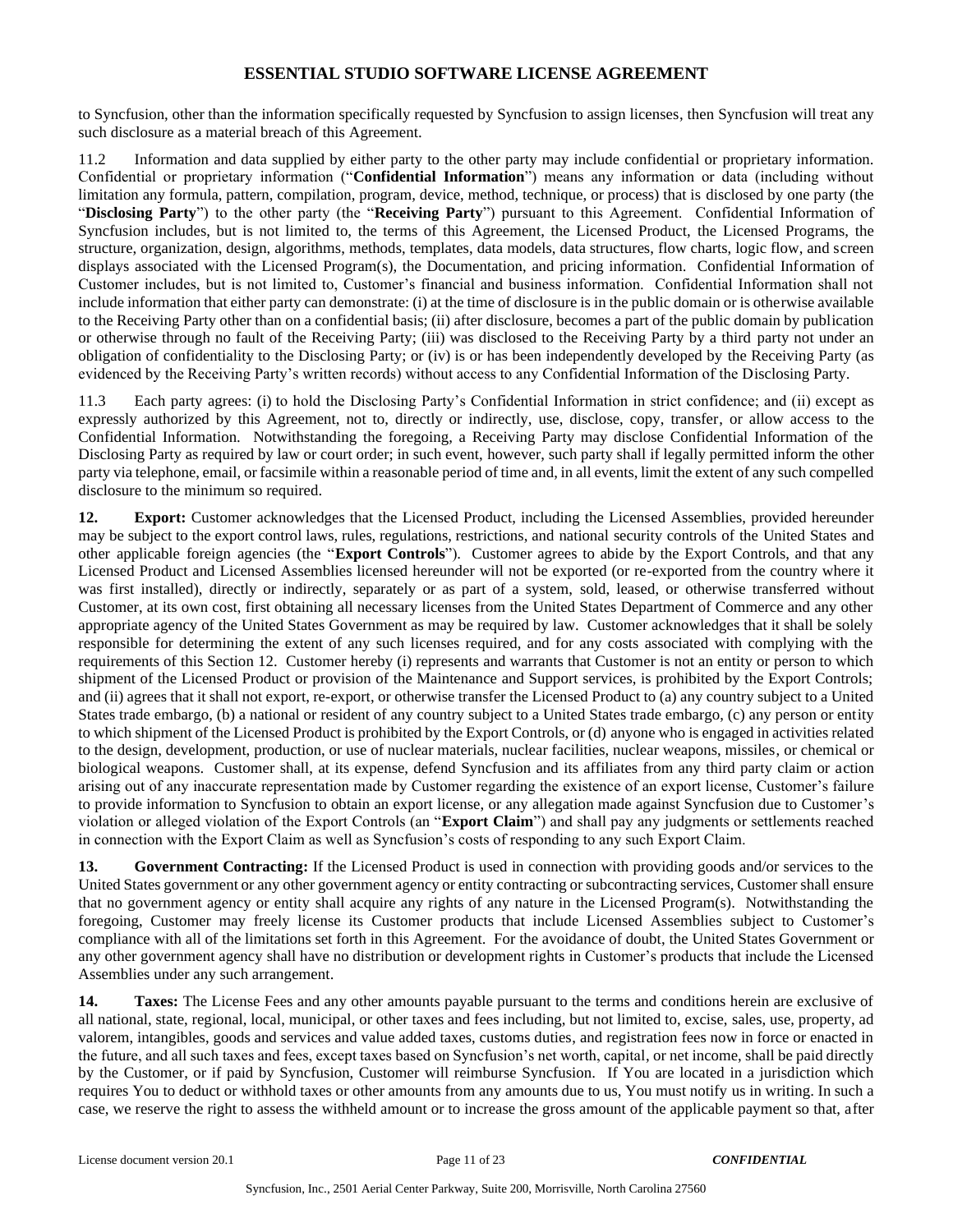the deduction or withholding for taxes, the net amount paid to us will not be less than the amount we would have received without the required deduction or withholding.

**15. Notice:** Any notice or other communication given hereunder shall be in writing. Notice shall be considered delivered and effective upon receipt when sent by U.S. Mail, postage prepaid, or certified mail, return receipt requested, addressed to the parties as set forth above, or the date transmission is completed when delivered electronically by e-mail. Either party, upon written notice to the other, may change any name or address to which future notice shall be sent.

### **16. Audit:**

16.1 **General Audit:** Customer shall prepare and maintain, in accordance with sound, generally accepted accounting practices, complete and accurate books of account and records (specifically including, without limitation, the originals or copies of documents supporting entries in the books of account) covering all transactions arising out of or relating to this Agreement. Syncfusion, and at its discretion its duly authorized independent certified public accountant, shall have the right, no more than twice per calendar year, during regular business hours, during the period of time that Customer possesses any copy of the Licensed Product, and for two (2) years thereafter, to audit said books of account and records and examine all other documents and materials in the possession or under the control of Customer with respect to the subject matter and the terms of this Agreement. All such books of account, records, and documents shall be kept available by customer for at least two (2) years after the last copy of the Licensed Product has been deleted or destroyed and certification of the same has been provided to Syncfusion. If the result of any audit of Customer's books and records demonstrates that Customer's payments were less than the amount which should have been paid, Customer shall make payment of any discrepancy revealed by said audit within fifteen (15) days after Syncfusion's demand therefore and, if the discrepancy is in amount equal to three percent (3%) or more of the payments made with respect to payments due hereunder, Customer shall reimburse Syncfusion for the cost of such audit.

16.2 **Under-licensing / Verification of End-Users:** As set forth in Section 4.2 above, each individual End-User must have an assigned copy of the Licensed Product.

(a) For **Retail Licenses**, Syncfusion reserves the sole right to make a determination as to how many End-Users a Customer has, and to require Customer to obtain additional copies of the Licensed Product if in Syncfusion's sole opinion Customer was previously under-licensed. In addition, the cost of a Maintenance and Support services subscription is dependent upon the number of End-Users that exist at the time such Maintenance and Support services subscription is renewed.

(b) For **Project, Division, or Global Licenses**, Syncfusion reserves the sole right to make a determination as to whether Customer's use is in compliance with the scope of the license procured.

(c) Therefore, Customer acknowledges and agrees that it must cooperate with Syncfusion in providing whatever information Syncfusion reasonably requires in order to determine the size of Customer's development teams without necessitating that Syncfusion make on on-site audit as allowed. Failure to provide such cooperation is a material breach under this Agreement that is not subject to cure, and Syncfusion reserves the right to immediately and without further notice terminate all rights licensed under this Agreement for such breach.

#### **17. General:**

17.1 Customer may not assign any of its obligations, rights, or remedies hereunder and any such attempted assignment shall be null and void.

17.2 The waiver or failure of either party to exercise in any respect any right provided for herein shall not be deemed a waiver of any further right hereunder. This Agreement constitutes the complete understanding between the parties with respect to the subject matter herein and supersedes all proposals, all previous negotiations and agreements, written or oral, express or implied, between the parties with respect to the subject matter herein. This Agreement may not be waived, altered, amended, or modified except in writing, directly referencing the Agreement, and signed by authorized representatives of both parties.

17.3 It is expressly agreed that the parties are acting hereunder as independent contractors. Under no circumstances shall any of the employees of one party act on behalf of, or be deemed the employees of, the other party for any purpose.

17.4 Syncfusion shall have the right, but no obligation, to use Customer's name and Customer's logo in a list of Syncfusion's licensees. Such list of licensees will only identify Customer by name and/or logo, but will not make any statement about the relationship between Syncfusion and Customer without Customer's permission. Syncfusion will remove Customer's name from any such list upon sixty (60) days' written notice from Customer.

17.5 Customer acknowledges and agrees that Syncfusion shall have the right, but no obligation, to provide communication to the Customer, in multiple forms, to include email, without a violation of any email regulation or law, including but not limited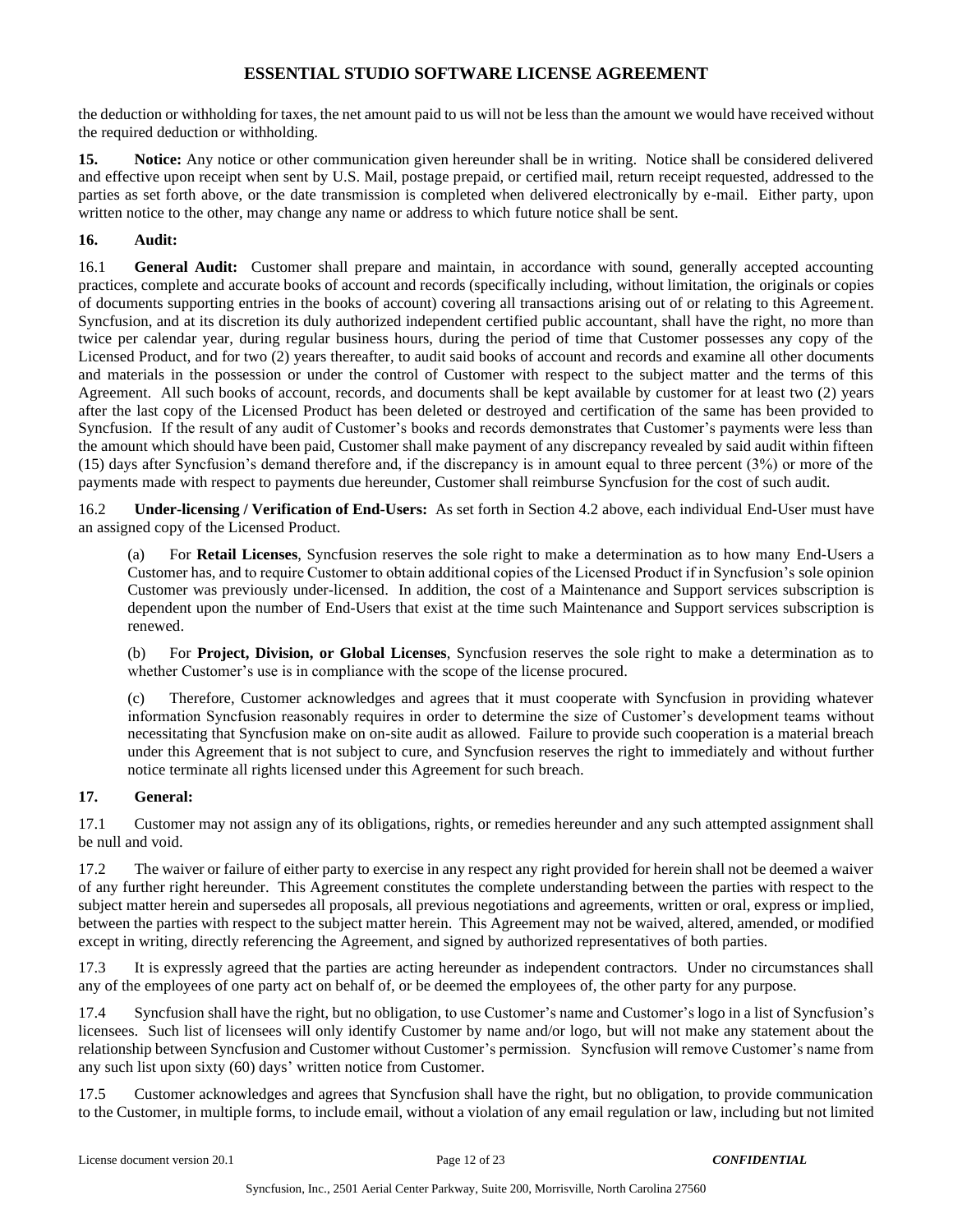to the CAN-SPAM Act of 2003 or similar laws and/or regulations. Customer may opt out of receiving marketing emails by contacting sales@syncfusion.com.

17.6 If any provision of this Agreement is determined by a court of competent jurisdiction to be invalid or unenforceable, such determination shall not affect the validity or enforceability of any other part or provision of this Agreement.

17.7 The obligations of Customer under Sections 5, 11, 12 and 13 hereof are of a special and unique character which gives them a peculiar value to Syncfusion and its Vendors for which neither Syncfusion nor its Vendors can be reasonably or adequately compensated in damages in the event Customer breaches such obligations. Therefore, Syncfusion and its Vendors shall, in addition to other remedies which may be available, each be entitled to injunctive and other equitable relief in the event of the breach or threatened breach of such obligations.

17.8 Any controversy or claim arising out of or relating to this Agreement, or the breach thereof, shall be settled by arbitration administered by the American Arbitration Association under its Commercial Arbitration Rules. The number of arbitrators shall be three (3), with one (1) arbitrator being named by each party and the third arbitrator being chosen by the other two (2) arbitrators. The place of arbitration shall be Raleigh, North Carolina, and the laws of North Carolina shall apply. Judgment on the award rendered by the arbitrator(s) may be entered in any court having jurisdiction thereof.

17.9 This Agreement shall be governed by the substantive laws of the state of North Carolina without regard to any conflict of law provisions. This Agreement will not be governed by the United Nations Convention of Contracts for the International Sale of Goods, or by the Uniform Commercial Code, the application of which is expressly excluded. The parties agree that sole jurisdiction and venue for any dispute relating to this Agreement shall be in a federal or state court located in Wake County, North Carolina.

17.10 This Agreement shall be binding on you by your clicking on the "YES" button and/or downloading and using the licensed product. If the parties hereto execute this Agreement in writing by an exchange of faxed signed copies hereof, it shall be binding by such exchange of signed copies. In the event of such an exchange, this Agreement shall become binding on both parties and shall constitute admissible evidence of the existence and binding effect of this Agreement.

17.11 The terms and conditions of this Agreement apply to any and all Vendor software included with or embedded in the Licensed Program(s).

**18. Bullying or Harassing Behavior:** Customer may not display Bullying or Harassing Behavior when engaging with Syncfusion's employees or associates; such acts will constitute a material breach of this Agreement. For purposes of this Agreement, "Bullying or Harassing Behavior" shall mean any written, electronic, or verbal communication, or physical act, which is insulting, hurtful, hostile, vindictive, cruel, or malicious that may cause humiliation or intimidation. Bullying or Harassing Behavior also includes, but is not limited to, acts reasonably perceived as being motivated by any actual or perceived differentiating characteristic, such as race, color, religion, ancestry, national origin, gender, socioeconomic status, gender identity, physical appearance, sexual orientation, or mental, physical, developmental, or sensory disability.

#### IF YOU DO NOT AGREE WITH THE ABOVE TERMS AND CONDITIONS, DO NOT DOWNLOAD, INSTALL, OR USE THE LICENSED PRODUCT.

YES I agree to be bound by the terms and conditions of this License Agreement.

NO I decline to be bound by the terms and conditions of this License Agreement.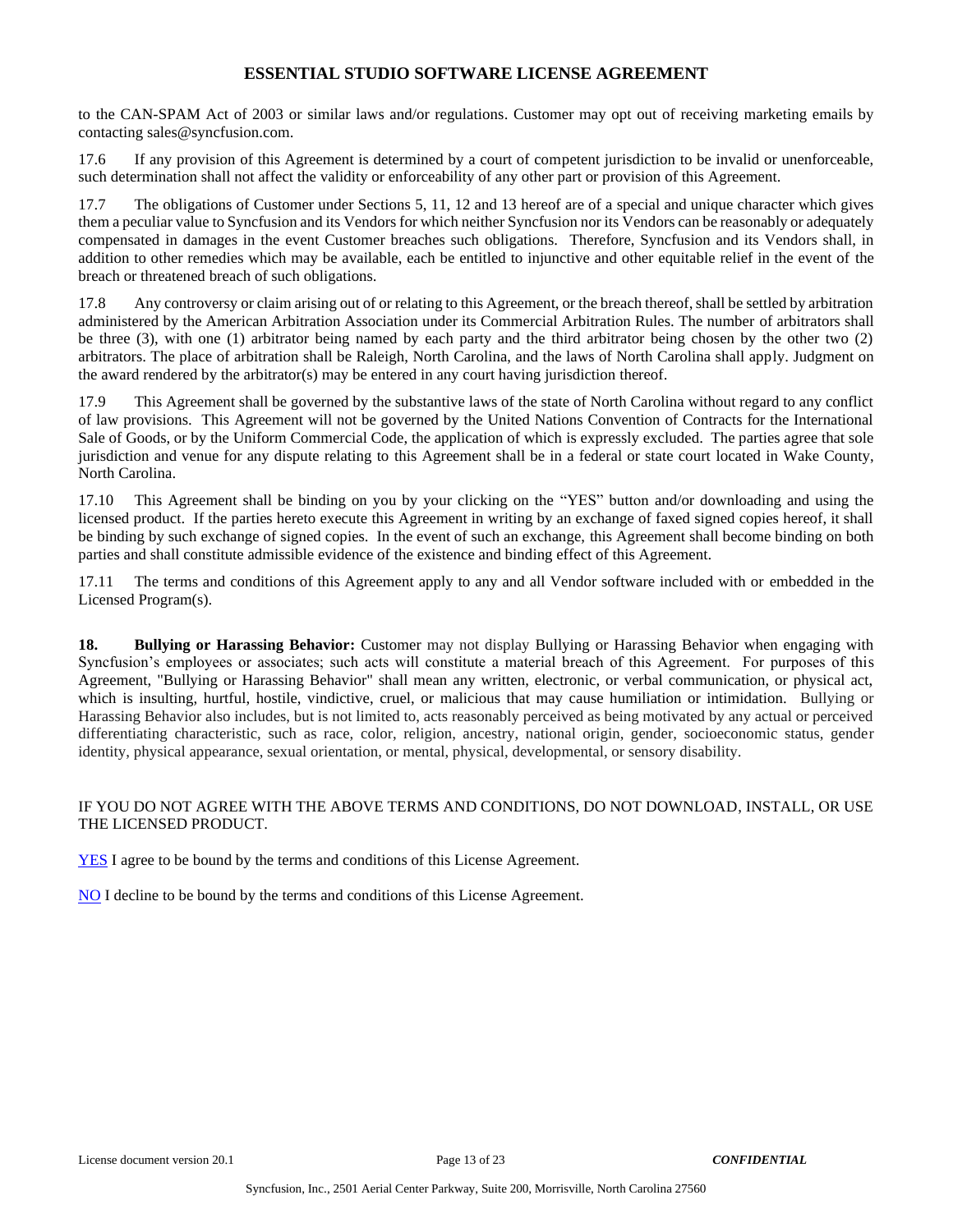## **Schedule A**

#### **Deployment Licenses**

#### **Licensed Products for operation under Server Environments**

Products currently enabled for use with server environments include ASP.NET, and ASP.NET MVC, and .NET Core.

All products subject to the terms specified in this agreement. Products deployed on a server may not be used for software development purposes unless each user accessing such product is duly licensed under the terms of this agreement.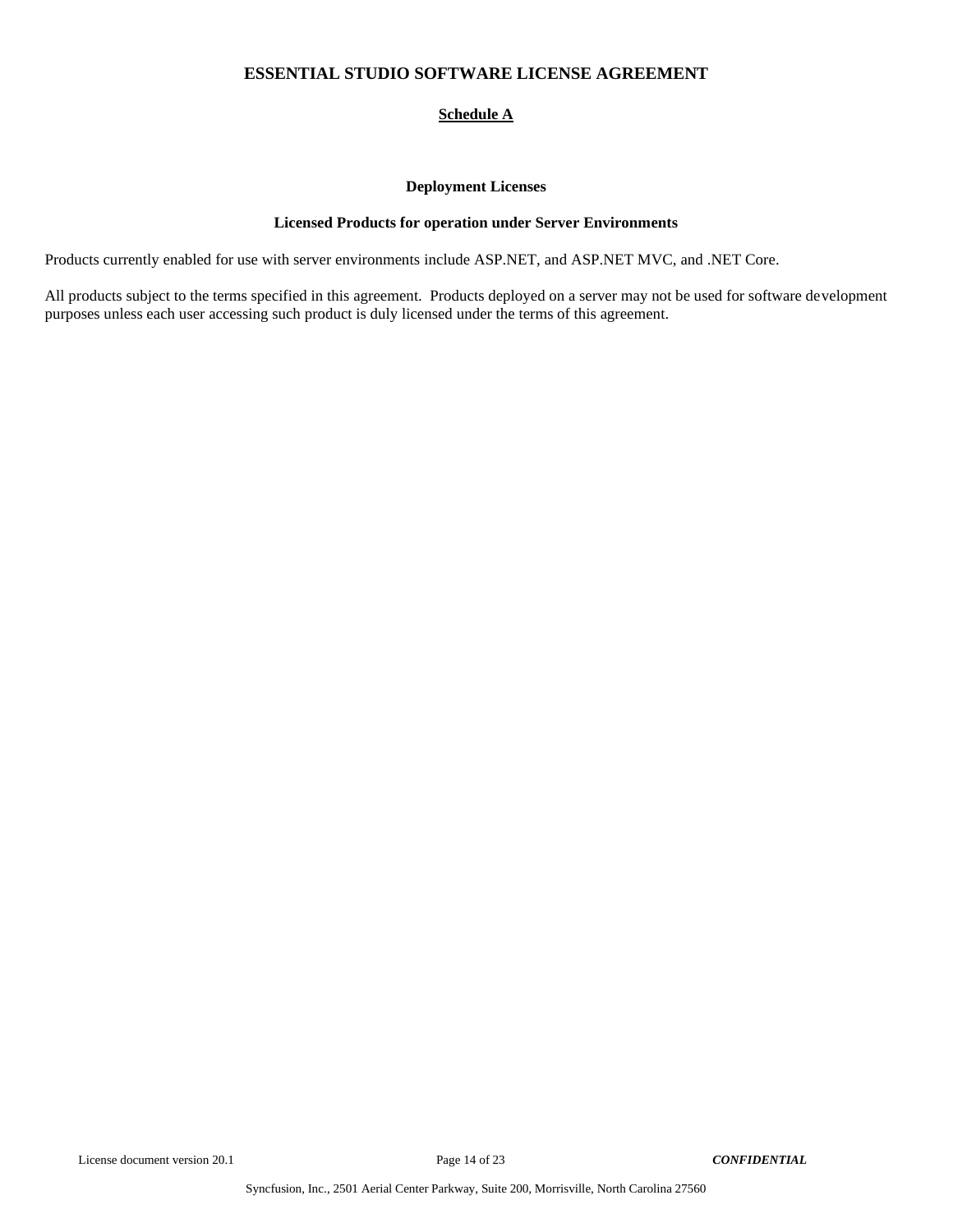### **Schedule B**

#### **List of Licensed Programs included with different versions of Essential® Studio**

Individual products: Individual Essential® components may be obtained separately (Essential® Tools, Essential® Grid, etc.).

**Maintenance Renewals:** Maintenance renewals for existing licenses for the respective Editions of Essential® Studio, as well as for individually-licensed Essential® components, are available for a specified period of time. The various maintenance renewals are referred to as follows:

Essential® Studio – Enterprise Edition –Subscription (Source or Binary)

Essential® Tools – Subscription (Essential® Grid – Subscription, etc.)

The Report Viewer SDK is licensed only as part of Essential Studio. If you wish to license this product as a standalone product, please purchase from BoldReports.com. For clarity, the Report Viewer SDK is not included with individually licensed Essential® Components such as Essential Grid, Essential Tools, etc.

#### **Server Deployment Licenses by Product Name**

Unlimited for all products where the technology supports it subject to the terms of this agreement. Products deployed on a server may not be used for software development purposes unless each user accessing such product is duly licensed under the terms of this agreement.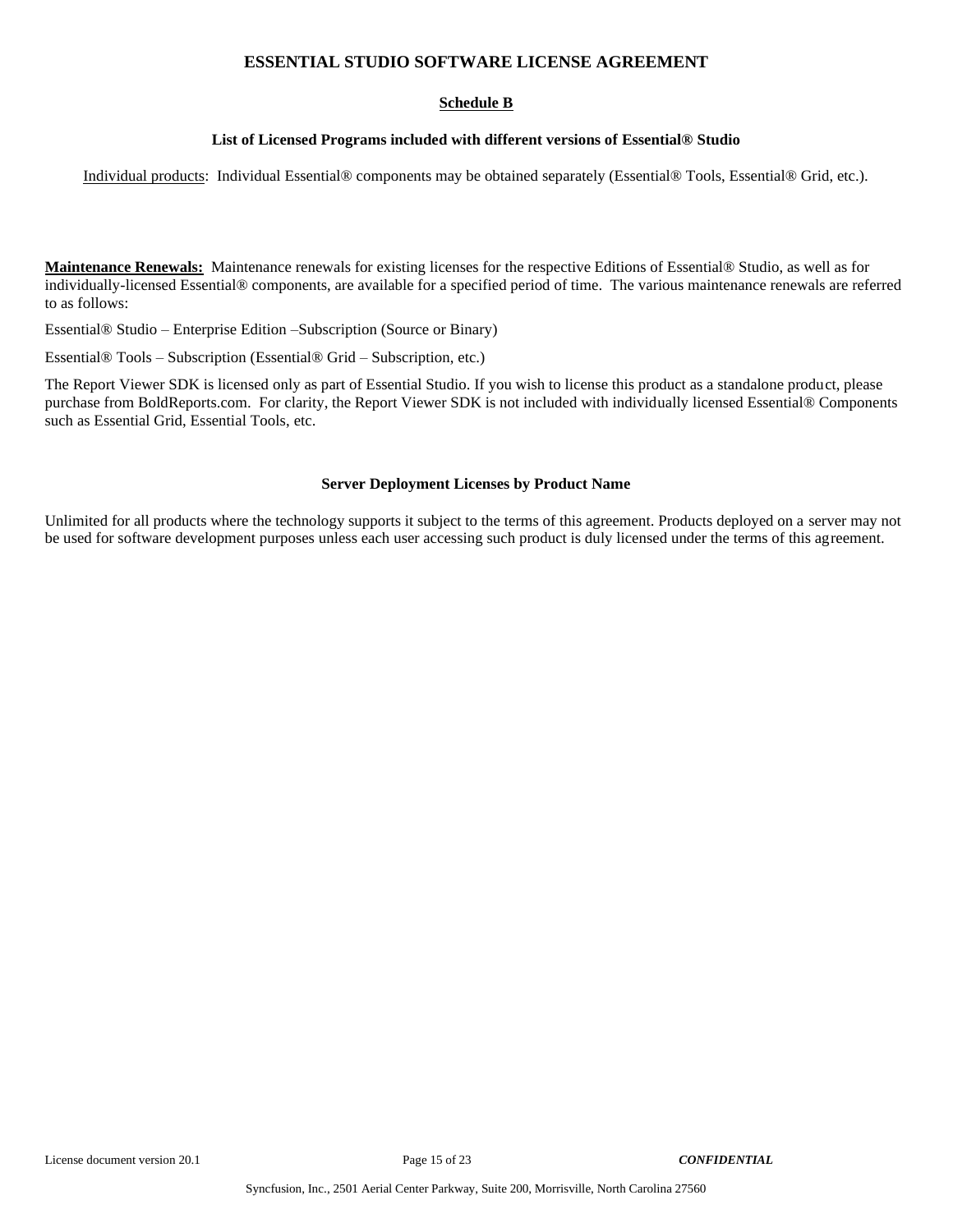# **Schedule C**

### **Licensed Assemblies**

#### **Assemblies that are not redistributable**

| <b>Assembly name</b>           | <b>Redistributable</b> |
|--------------------------------|------------------------|
| DemoCommon.dll                 | N <sub>0</sub>         |
| Syncfusion.DemoUtility.dll     | N <sub>0</sub>         |
| Syncfusion.DemoUtility.MVC.dll | N <sub>0</sub>         |
| Syncfusion.OlapSampleUtils.dll | N <sub>0</sub>         |
| Syncfusion.SampleLayout.dll    | N <sub>0</sub>         |

**Assemblies that are redistributable are anything else that contains "Syncfusion" in the assembly name. A full list is available upon request.**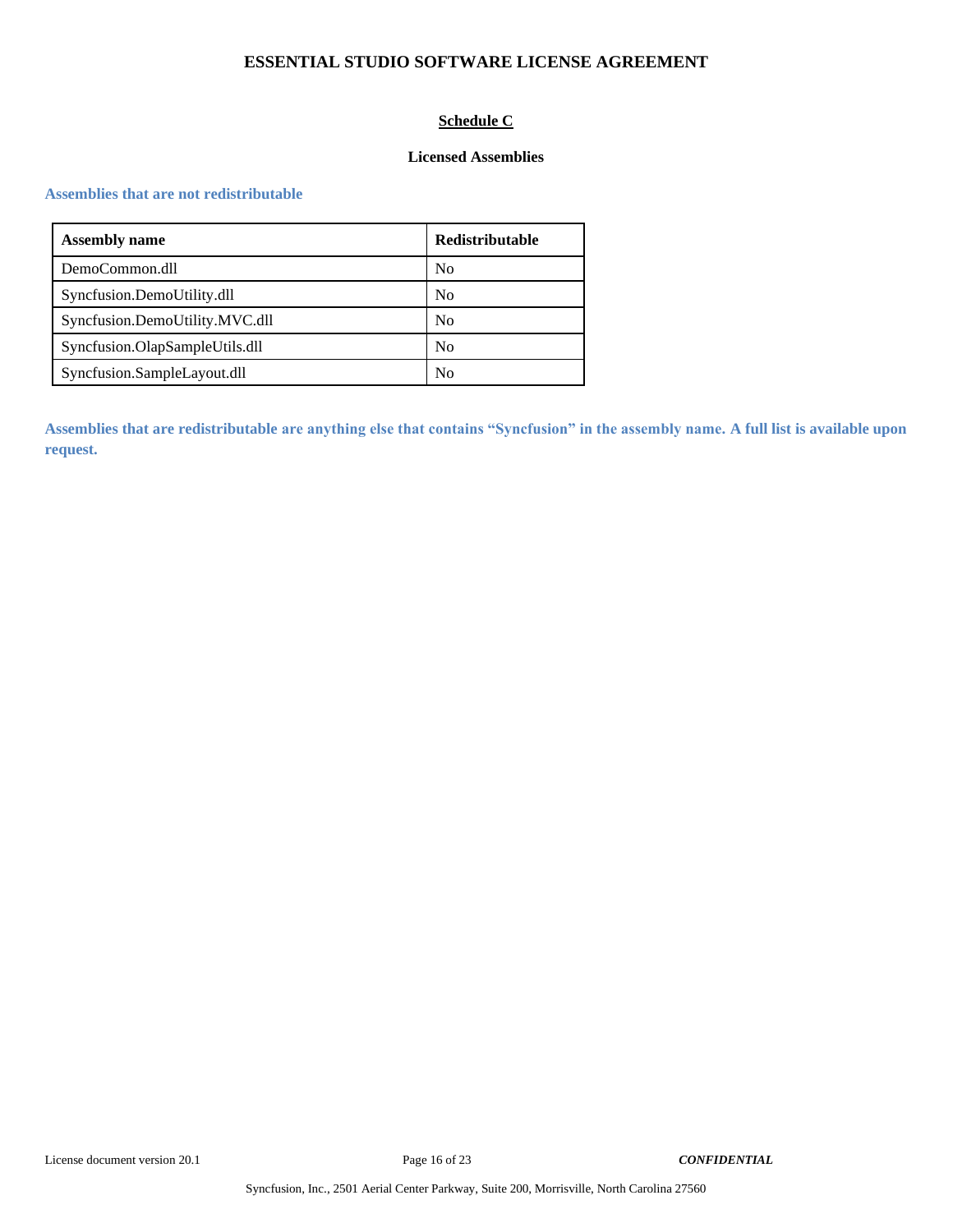### **Schedule D**

#### **Third Party Licenses and Attributions**

Syncfusion provides the Internet links below for Customer's convenience only and makes no representation or warranty with regard thereto. Customer acknowledges and agrees that the Licensed Programs may contain components listed below. Syncfusion makes no representation or warranty with regard to the below links accuracy, completeness, or permanence.

Customer acknowledges and agrees that Customer remains solely liable for any claims that arise from Customer's use of the Microsoft® Visual Studio® tool set, including without limitation the jQuery JavaScript library, the JsRender library, the RequireJS library, the jQuery Easing library, the jQuery Globalize library, the ExplorerCanvas library, the WebGrease library, the Microsoft Ajax Minifier, the FileSaver library, the JsViews and/or incorporation of any components thereof into Customer products and that Syncfusion shall have no liability whatsoever under any circumstances. As such, Syncfusion shall have no liability whatsoever under any circumstances with regards to such use.

Additionally, Syncfusion does not require the use of the frameworks below. Syncfusion does not provide any warranty, indemnity or any protection for the use of these frameworks. Syncfusion provides the extensions and the associated frameworks purely for the convenience of customers who choose to use these frameworks under the terms and conditions of the framework.

| Number                  | <b>Third Party Software</b>                                                                                                                                                                                                                                                                                                                                                                                                                                                                                                                                                     | <b>License Type</b>                                                                                                                                                                                                                                                                                                                               | GitHub/                                                                                     | <b>License Links</b>                                                         |
|-------------------------|---------------------------------------------------------------------------------------------------------------------------------------------------------------------------------------------------------------------------------------------------------------------------------------------------------------------------------------------------------------------------------------------------------------------------------------------------------------------------------------------------------------------------------------------------------------------------------|---------------------------------------------------------------------------------------------------------------------------------------------------------------------------------------------------------------------------------------------------------------------------------------------------------------------------------------------------|---------------------------------------------------------------------------------------------|------------------------------------------------------------------------------|
|                         | <b>Name</b>                                                                                                                                                                                                                                                                                                                                                                                                                                                                                                                                                                     |                                                                                                                                                                                                                                                                                                                                                   | <b>Microsoft</b><br><b>Reference links</b>                                                  |                                                                              |
| $\mathbf{1}$            | Chromium                                                                                                                                                                                                                                                                                                                                                                                                                                                                                                                                                                        | The Licensed Product(s) may utilize<br>third party open-source software code<br>and technologies from Chromium. It is<br>your obligation to understand and abide<br>by any Chromium terms; Syncfusion<br>shall have no liability whatsoever under<br>any circumstances arising from third<br>party open-source software code and<br>technologies. | N/A                                                                                         | http://www.chromium.org                                                      |
| $\boldsymbol{2}$        | Microsoft® Office<br>2007/2010/2013 User<br>Interface                                                                                                                                                                                                                                                                                                                                                                                                                                                                                                                           | Microsoft                                                                                                                                                                                                                                                                                                                                         | http://msdn2.mic<br>rosoft.com/en-<br>us/office/aa9738<br>$09.$ aspx                        | N/A                                                                          |
| $\overline{\mathbf{3}}$ | The jQuery JavaScript<br>library,<br>the JsRender library, the<br>RequireJS library, the<br>jQuery Easing library, the<br>jQuery Globalize library, the<br>ExplorerCanvas library, the<br>WebGrease library, the<br>Microsoft Ajax Minifier, the<br>FileSaver library and the<br>JsViews are included as a<br>component of the ASP.NET,<br>JavaScript & ASP.NET<br>MVC platforms. In late<br>2008,<br>Microsoft <sup>®</sup> announced its<br>intention to distribute and<br>support the jQuery<br>JavaScript library as part of<br>its Visual<br>Studio <sup>®</sup> tool set. | Microsoft                                                                                                                                                                                                                                                                                                                                         | http://weblogs.as<br>p.net/scottgu/arc<br>hive/2008/09/28/j<br>query-and-<br>microsoft.aspx | https://www.microsoft.com/web/w<br>ebpi/eula/aspnetcomponent_rtw_en<br>u.htm |
| $\overline{\mathbf{4}}$ | jQuery JavaScript library                                                                                                                                                                                                                                                                                                                                                                                                                                                                                                                                                       | <b>MIT</b>                                                                                                                                                                                                                                                                                                                                        | https://github.co<br>m/jquery/jquery                                                        | https://github.com/jquery/jquery/bl<br>ob/main/LICENSE.txt                   |

License document version 20.1 Page 17 of 23 *CONFIDENTIAL*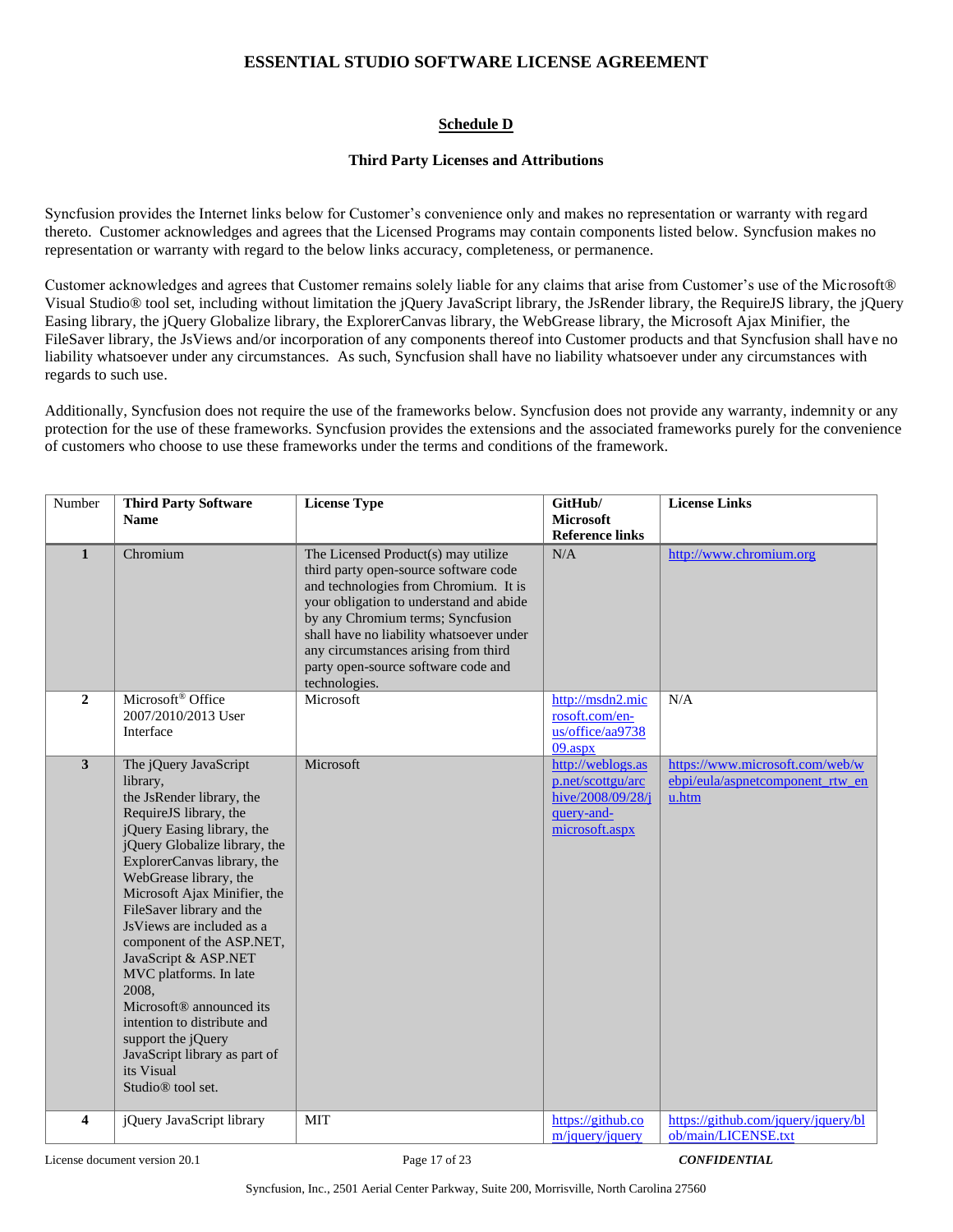| 5              | <b>JsRender</b>                      | <b>MIT</b>              | https://github.co<br>m/BorisMoore/js<br>render                        | https://github.com/BorisMoore/jsre<br>nder/blob/master/MIT-<br><b>LICENSE.txt</b>                |
|----------------|--------------------------------------|-------------------------|-----------------------------------------------------------------------|--------------------------------------------------------------------------------------------------|
| 6              | jQuery Easing                        | <b>BSD</b>              | https://github.co<br>m/gdsmith/jquery<br>.easing                      | https://github.com/gdsmith/jquery.<br>easing/blob/master/LICENSE-<br><b>BSD-3-Clause.txt</b>     |
| $\overline{7}$ | jQuery Globalize                     | <b>MIT</b>              | https://github.co<br>m/jquery/globaliz<br>e                           | https://github.com/jquery/globalize<br>/blob/master/LICENSE                                      |
| 8              | ExplorerCanvas                       | <b>APACHE</b>           | https://github.co<br>m/arv/explorerca<br>nvas                         | https://github.com/arv/ExplorerCan<br>vas/blob/master/COPYING                                    |
| 9              | WebGrease                            | Microsoft               | https://www.nug<br>et.org/packages/<br>WebGrease/                     | https://www.microsoft.com/web/w<br>ebpi/eula/aspnetcomponent_rtw_E<br>NU.htm                     |
| 10             | Microsoft Ajax Minifier              | Microsoft               | https://github.co<br>m/microsoft/ajax<br>min                          | https://github.com/microsoft/ajaxm<br>in/blob/master/LICENSE                                     |
| 11             | FileSaver library                    | <b>MIT</b>              | https://github.co<br>m/eligrey/FileSa<br>ver.js/                      | https://github.com/eligrey/FileSave<br>r.js/blob/master/LICENSE.md                               |
| 12             | JsViews library                      | <b>MIT</b>              | https://github.co<br>m/BorisMoore/js<br>views                         | https://github.com/BorisMoore/jsvi<br>ews/blob/master/MIT-<br>LICENSE.txt                        |
| 13             | RequireJS library                    | <b>MIT</b>              | https://github.co<br>m/requirejs/requi<br>rejs                        | https://github.com/requirejs/require<br>js/blob/master/LICENSE                                   |
| 14             | less.js library                      | APACHE 2.0              | http://lesscss.org/<br>#getting-started                               | https://github.com/less/less.js/blob/<br>master/LICENSE                                          |
| 15             | linq.js                              | <b>MIT</b>              | https://github.co<br>m/mihaifm/linq                                   | https://github.com/mihaifm/linq/bl<br>ob/master/LICENSE                                          |
| 16             | jquery-quicksearch                   | <b>MIT</b>              | https://github.co<br>m/DeuxHuitHuit/<br>quicksearch                   | https://github.com/DeuxHuitHuit/q<br>uicksearch/blob/master/LICENSE                              |
| 17             | jquery-unobtrusive.ajax              | APACHE 2.0              | https://github.co<br>m/aspnet/jquery-<br>ajax-unobtrusive             | https://github.com/aspnet/jquery-<br>$a$ <i>jax</i> -<br>unobtrusive/blob/master/LICENSE<br>.txt |
| 18             | jquery-validation-<br>unobtrusive.js | APACHE 2.0              | https://github.co<br>m/aspnet/jquery-<br>validation-<br>unobtrusive   | https://github.com/aspnet/jquery-<br>validation-<br>unobtrusive/blob/master/LICENSE<br>.txt      |
| 19             | jquery-validation                    | <b>MIT</b>              | https://github.co<br>$m$ /jquery-<br>validation/jquery<br>-validation | https://github.com/jquery-<br>validation/jquery-<br>validation/blob/master/LICENSE.<br>md        |
| 20             | moment.js                            | <b>MIT</b>              | https://github.co<br>m/moment/mome<br>nt                              | https://github.com/moment/momen<br>t/blob/develop/LICENSE                                        |
| 21             | jQuery.cookie                        | <b>MIT</b>              | https://github.co<br>m/carhartl/jquery<br>-cookie                     | https://github.com/carhartl/jquery-<br>cookie/blob/master/MIT-<br><b>LICENSE.txt</b>             |
| $\bf{22}$      | json.simple                          | Custom - MIT Derivative | https://github.co<br>m/stleary/JSON-<br>java                          | https://github.com/stleary/JSON-<br>java/blob/master/LICENSE                                     |
| 23             | PrismJS                              | <b>MIT</b>              | https://github.co<br>m/PrismJS/prism                                  | https://github.com/PrismJS/prism/b<br>lob/master/LICENSE                                         |
| 24             | core.js                              | MIT                     | https://github.co<br>m/zloirock/core-<br>i <sub>s</sub>               | https://github.com/zloirock/core-<br>js/blob/master/LICENSE                                      |
| 25             | plugin-json                          | <b>MIT</b>              | https://github.co<br>m/systemjs/plugi<br>$n$ -json                    | https://github.com/systemjs/plugin-<br>json/blob/master/LICENSE                                  |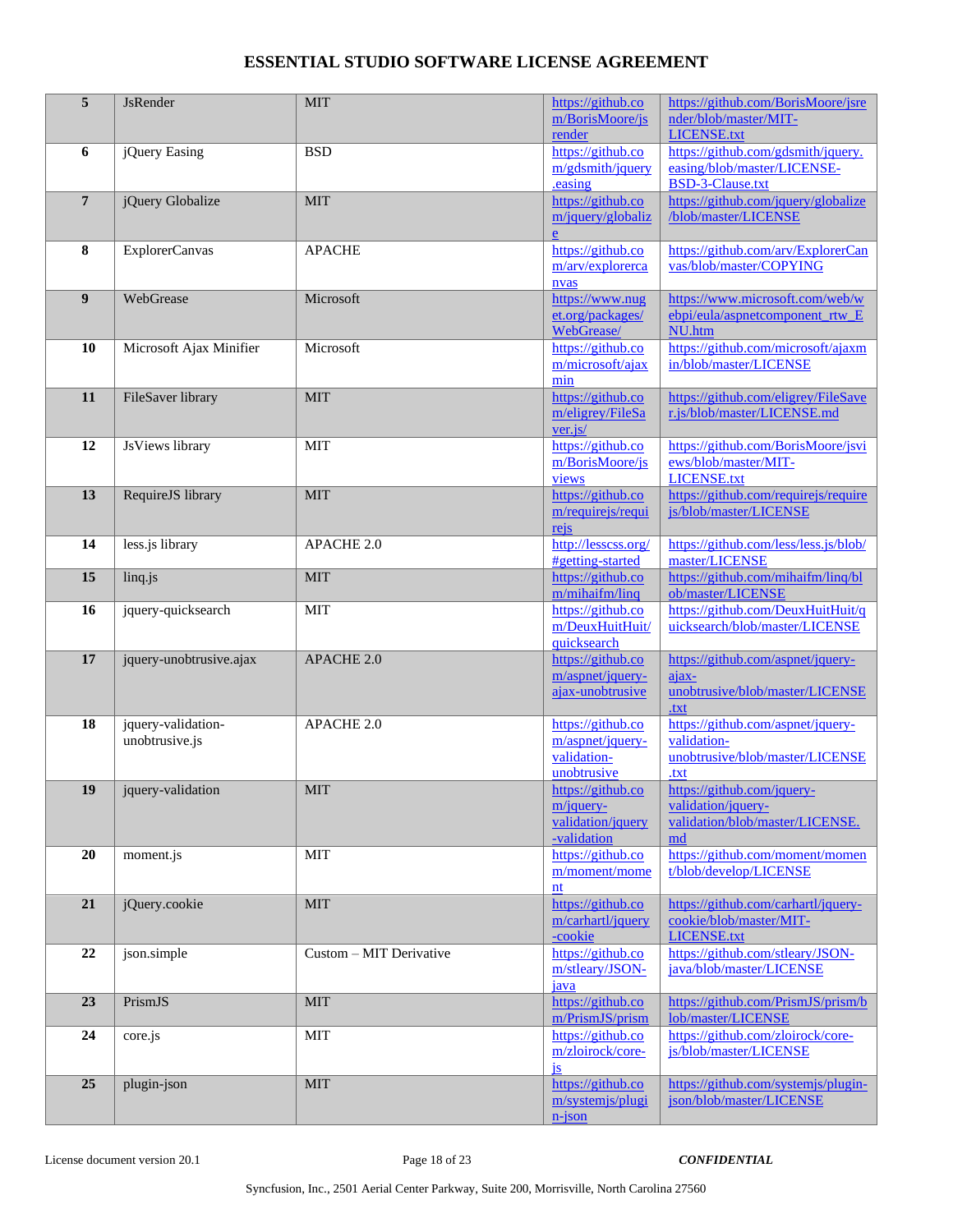| 26 | system.js                             | <b>MIT</b>                                                                                                                                                                                                                           | https://github.co<br>m/systemjs/syste<br>mis                                      | https://github.com/systemjs/system<br>js/blob/master/LICENSE                        |
|----|---------------------------------------|--------------------------------------------------------------------------------------------------------------------------------------------------------------------------------------------------------------------------------------|-----------------------------------------------------------------------------------|-------------------------------------------------------------------------------------|
| 27 | jquery.signalr                        | APACHE 2.0                                                                                                                                                                                                                           | https://github.co<br>m/SignalR/bower<br>-signalr                                  | https://github.com/SignalR/bower-<br>signalr/blob/master/LICENSE.md                 |
| 28 | crossroads.is                         | <b>MIT</b>                                                                                                                                                                                                                           | https://github.co<br>m/millermedeiros<br>/crossroads.js                           | https://github.com/millermedeiros/<br>crossroads.js#license                         |
| 29 | rx.js                                 | <b>APACHE 2.0</b>                                                                                                                                                                                                                    | https://www.npm<br>js.com/package/r<br>xis                                        | https://github.com/ReactiveX/rxjs/<br>blob/master/LICENSE.txt                       |
| 30 | zone.js                               | <b>MIT</b>                                                                                                                                                                                                                           | https://www.npm<br>js.com/package/z<br>one.js                                     | https://github.com/angular/angular/<br>blob/master/LICENSE                          |
| 31 | base64.js                             | BSD 3-Clause "New" or "Revised"                                                                                                                                                                                                      | https://github.co<br>m/dankogai/js-<br>base64                                     | https://github.com/dankogai/js-<br>base64/blob/main/LICENSE.md                      |
| 32 | gradient-parser.js library            | <b>MIT</b>                                                                                                                                                                                                                           | https://github.co<br>m/rafaelcaricio/g<br>radient-parser                          | https://github.com/rafaelcaricio/gra<br>dient-parser/blob/master/LICENSE            |
| 33 | Microsoft.AspNetCore.Http             | <b>APACHE 2.0</b>                                                                                                                                                                                                                    | https://www.nug<br>et.org/packages/<br>Microsoft.AspNe<br>tCore.Http/             | https://raw.githubusercontent.com/<br>aspnet/AspNetCore/2.0.0/LICENS<br>E.txt       |
| 34 | Microsoft.AspNetCore.Local<br>ization | APACHE 2.0                                                                                                                                                                                                                           | https://www.nug<br>et.org/packages/<br>Microsoft.AspNe<br>tCore.Localizatio<br>n/ | https://raw.githubusercontent.com/<br>aspnet/AspNetCore/2.0.0/LICENS<br>E.txt       |
| 35 | System.Reflection.Emit                | <b>MIT</b>                                                                                                                                                                                                                           | https://www.nug<br>et.org/packages/S<br>ystem.Reflection.<br>Emit                 | https://licenses.nuget.org/MIT                                                      |
| 36 | <b>Tesseract library</b>              | APACHE 2.0                                                                                                                                                                                                                           | https://github.co<br>m/tesseract-<br>ocr/tesseract                                | https://github.com/tesseract-<br>ocr/tesseract/blob/main/LICENSE                    |
| 37 | WPF Shell Integration<br>Library      | Microsoft® public license ("MS PL")                                                                                                                                                                                                  | https://github.co<br>m/joecastro/wpf-<br>shell                                    | https://github.com/joecastro/wpf-<br>shell/blob/master/license.md                   |
| 38 | WriteableBitmapEx library             | <b>MIT</b>                                                                                                                                                                                                                           | https://github.co<br>m/reneschulte/W<br>riteableBitmapEx                          | https://github.com/reneschulte/Writ<br>eableBitmapEx/blob/master/LICE<br><b>NSE</b> |
| 39 | <b>Essential Maps</b>                 | Public Domain                                                                                                                                                                                                                        | http://www.natur<br>alearthdata.com/a<br>bout/terms-of-<br>use/                   | N/A                                                                                 |
| 40 | <b>Fast Reflection Library</b>        | MS-PL                                                                                                                                                                                                                                | https://github.co<br>m/syncfusion/Fas<br>tReflectionLib                           | https://github.com/syncfusion/Fast<br>ReflectionLib/blob/master/LICEN<br>SE         |
| 41 | 7-Zip LZMA SDK Library                | Custom                                                                                                                                                                                                                               | http://www.7-<br>zip.org/sdk.html                                                 | https://www.7-zip.org/sdk.html                                                      |
| 42 | Microsoft - Windows<br>Environment    | Customer acknowledges and agrees that<br>it must obtain licenses from Microsoft®<br>for any and all software<br>products reasonably required for any<br>software developer to operate in a<br>Windows® environment.                  | N/A                                                                               | N/A                                                                                 |
| 43 | $Xamarin - Xamarin$<br>Environment    | Further, Customer acknowledges and<br>agrees that it must obtain licenses from<br>Xamarin, Inc. for any and all<br>software products reasonably required<br>for any software developer to operate in<br>a Xamarin™ environment. This | N/A                                                                               | N/A                                                                                 |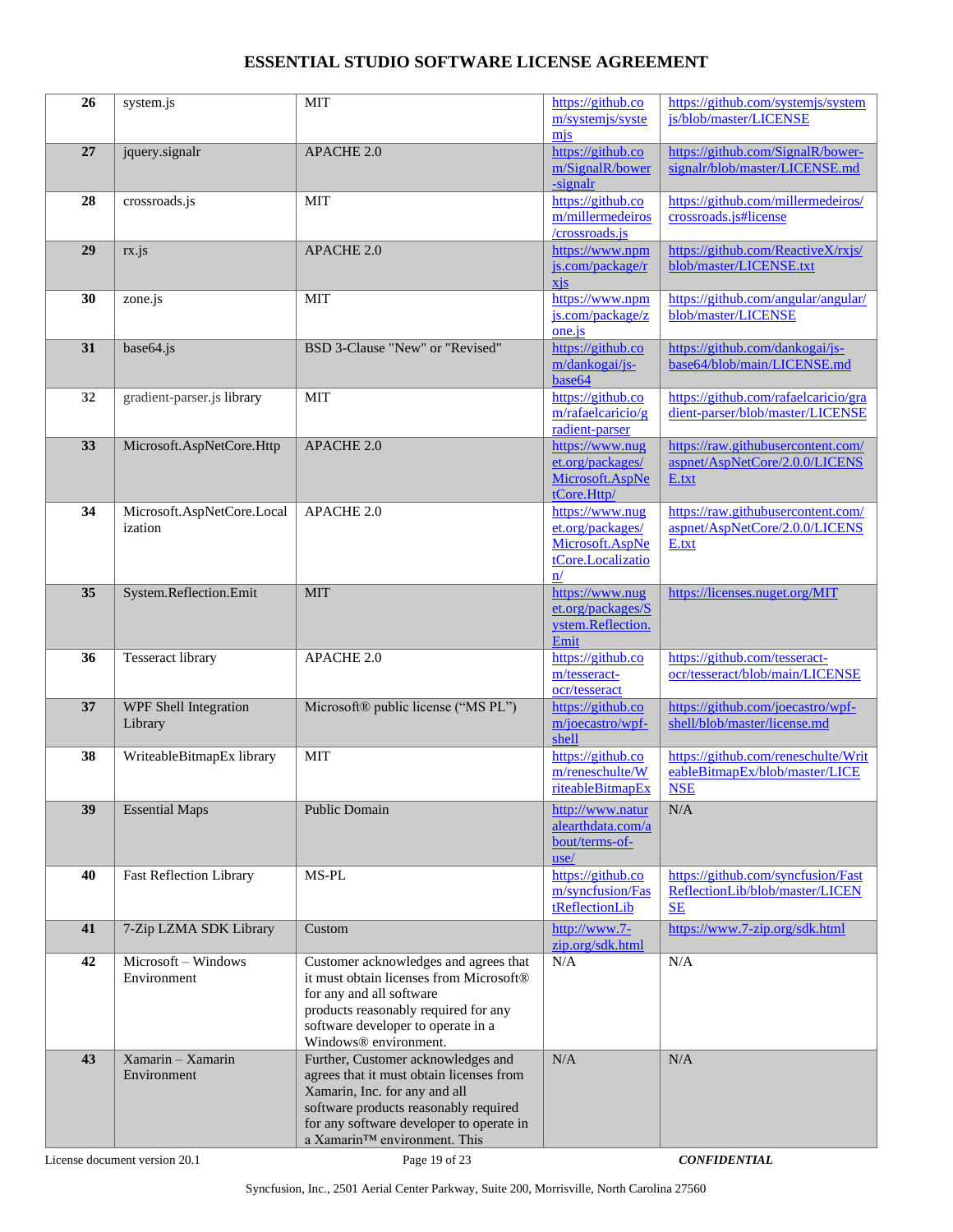|    |                            | requirement shall apply only if Customer<br>uses products designed for the Xamarin<br>platform.                                                                                                                                                                                                                                                                                                                              |                                                                                                               |                                                                                                          |
|----|----------------------------|------------------------------------------------------------------------------------------------------------------------------------------------------------------------------------------------------------------------------------------------------------------------------------------------------------------------------------------------------------------------------------------------------------------------------|---------------------------------------------------------------------------------------------------------------|----------------------------------------------------------------------------------------------------------|
| 44 | Roboto type family         | APACHE 2.0                                                                                                                                                                                                                                                                                                                                                                                                                   | https://fonts.goog<br>le.com/specimen/<br>Roboto                                                              | https://fonts.google.com/specimen/<br>Roboto#license                                                     |
| 45 | Apple – iOS Environment    | Further, Customer acknowledges and<br>agrees that it must obtain licenses from<br>Apple, Inc. for any and all<br>software products reasonably required<br>for any software developer to operate in<br>any environment provided by<br>Apple such as the iOS™ environment.<br>This requirement shall apply only if<br>Customer uses products designed to<br>operate in any Apple provided<br>platforms.                        | N/A                                                                                                           | $\rm N/A$                                                                                                |
| 46 | JavaScript Runtime         | Customer acknowledges and agrees that<br>it must obtain licenses from providers of<br>JavaScript Runtime.                                                                                                                                                                                                                                                                                                                    | N/A                                                                                                           | N/A                                                                                                      |
| 47 | Google - Android Runtime   | Customer acknowledges and agrees that<br>it must obtain licenses from Google, Inc.<br>and any contributing licensors for any<br>and all software products reasonably<br>required for any software developer to<br>operate in any environment provided by<br>Google such as the Android™<br>environment. This requirement shall<br>apply only if Customer uses products<br>designed to operate in the Android<br>environment. | N/A                                                                                                           | N/A                                                                                                      |
| 48 | Fuse.js                    | <b>APACHE 2.0</b>                                                                                                                                                                                                                                                                                                                                                                                                            | https://github.co<br>m/krisk/Fuse                                                                             | https://github.com/krisk/Fuse/blob/<br>master/LICENSE                                                    |
| 49 | Ember Cli Babel            | <b>MIT</b>                                                                                                                                                                                                                                                                                                                                                                                                                   | https://github.co<br>m/babel/ember-<br>cli-babel                                                              | https://github.com/babel/ember-cli-<br>babel/blob/master/LICENSE                                         |
| 50 | Ember Cli Html Bars        | <b>MIT</b>                                                                                                                                                                                                                                                                                                                                                                                                                   | https://github.co<br>m/ember-<br>cli/ember-cli-<br>htmlbars                                                   | https://github.com/ember-<br>cli/ember-cli-<br>htmlbars/blob/master/LICENSE.m<br>$\overline{\mathbf{d}}$ |
| 51 | Newtonsoft.Json            | <b>MIT</b>                                                                                                                                                                                                                                                                                                                                                                                                                   | https://github.co<br>m/JamesNK/New<br>tonsoft.Json<br>https://www.nug<br>et.org/packages/<br>Newtonsoft.Json/ | https://github.com/JamesNK/Newt<br>onsoft.Json/blob/master/LICENSE.<br>md                                |
| 52 | Win2D.uwp v 9.6            | <b>MIT</b>                                                                                                                                                                                                                                                                                                                                                                                                                   | https://github.co<br>m/Microsoft/Win<br>2D                                                                    | https://github.com/microsoft/Win2<br>D/blob/reunion_master/LICENSE.t<br>xt                               |
| 53 | Elasticlunr.js             | <b>MIT</b>                                                                                                                                                                                                                                                                                                                                                                                                                   | https://github.co<br>m/weixsong/elast<br>iclunr.js                                                            | https://github.com/weixsong/elastic<br>lunr.js/blob/master/LICENSE                                       |
| 54 | canvag.js. Library         | <b>MIT</b>                                                                                                                                                                                                                                                                                                                                                                                                                   | https://github.co<br>m/canvg/canvg                                                                            | https://github.com/canvg/canvg/blo<br>b/master/LICENSE                                                   |
| 55 | CodeMirror library         | <b>MIT</b>                                                                                                                                                                                                                                                                                                                                                                                                                   | https://github.co<br>m/codemirror/Co<br>deMirror                                                              | https://github.com/codemirror/Cod<br>eMirror/blob/master/LICENSE                                         |
| 56 | SkiaSharp library          | MIT                                                                                                                                                                                                                                                                                                                                                                                                                          | https://github.co<br>m/mono/SkiaSha<br>$\mathbf{r}$                                                           | https://github.com/mono/SkiaSharp<br>/blob/main/LICENSE.md                                               |
| 57 | SkiaSharp.HarfBuzz library | <b>MIT</b>                                                                                                                                                                                                                                                                                                                                                                                                                   | https://github.co<br>m/mono/SkiaSha<br>$\mathbf{p}$                                                           | https://github.com/mono/SkiaSharp<br>/blob/main/LICENSE.md                                               |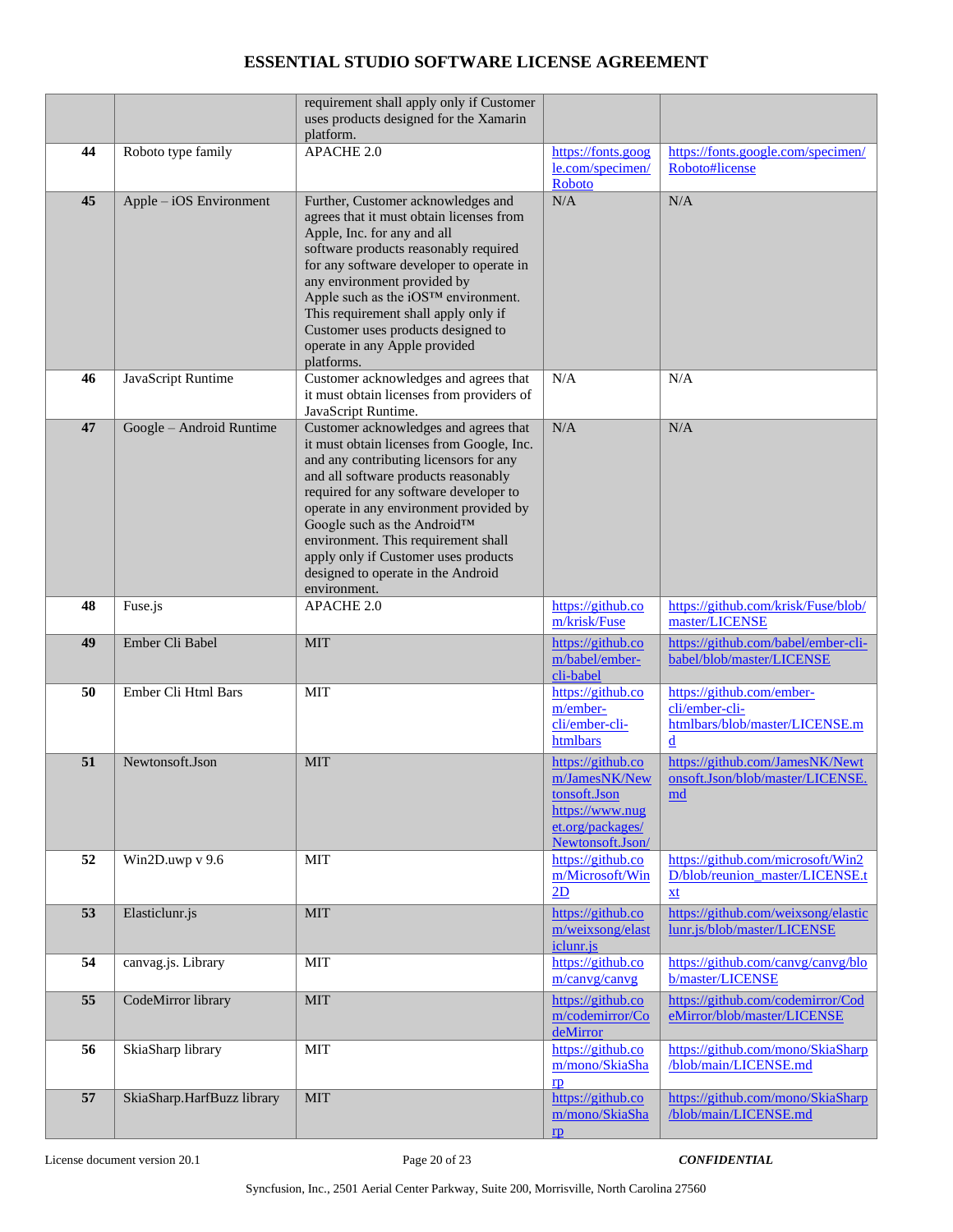| 58 | ColorCode.WinUI library                | MS-PL                                                                                                 | https://github.co<br>m/CommunityTo<br>olkit/ColorCode-                                                                     | https://github.com/CommunityTool<br>kit/ColorCode-<br>Universal/blob/master/license.md                         |
|----|----------------------------------------|-------------------------------------------------------------------------------------------------------|----------------------------------------------------------------------------------------------------------------------------|----------------------------------------------------------------------------------------------------------------|
|    |                                        |                                                                                                       | Universal                                                                                                                  |                                                                                                                |
| 59 | bootstrap library                      | <b>MIT</b>                                                                                            | https://github.co<br>m/twbs/bootstrap                                                                                      | https://github.com/twbs/bootstrap/b<br>lob/main/LICENSE                                                        |
| 60 | zeroclipboard library                  | <b>MIT</b>                                                                                            | https://github.co<br>m/zeroclipboard/<br>zeroclipboard                                                                     | https://github.com/zeroclipboard/ze<br>roclipboard/blob/master/LICENSE                                         |
| 61 | bluebird library                       | <b>MIT</b>                                                                                            | https://github.co<br>m/petkaantonov/<br>bluebird                                                                           | https://github.com/petkaantonov/bl<br>uebird/blob/master/LICENSE                                               |
| 62 | font-awesome library                   | Creative Commons 4.0                                                                                  | https://github.co<br>m/FortAwesome/<br>Font-Awesome                                                                        | https://github.com/FortAwesome/F<br>ont-<br>Awesome/blob/6.x/LICENSE.txt                                       |
| 63 | code-prettify library                  | APACHE 2.0                                                                                            | https://github.co<br>m/googlearchive/<br>code-prettify                                                                     | https://github.com/googlearchive/c<br>ode-<br>prettify/blob/master/COPYING                                     |
| 64 | prettify.extension library             | BSD 2-Clause "Simplified" License                                                                     | https://github.co<br>m/showdownjs/p<br>rettify-extension                                                                   | https://github.com/showdownjs/pre<br>ttify-<br>extension/blob/master/LICENSE                                   |
| 65 | plugin-css library                     | <b>MIT</b>                                                                                            | https://github.co<br>m/systemjs/plugi<br>$n$ - $\csc$                                                                      | https://github.com/systemjs/plugin-<br>css/blob/master/LICENSE                                                 |
| 66 | plugin-txt library                     | <b>MIT</b>                                                                                            | https://github.co<br>m/systemjs/plugi<br>n-text                                                                            | https://github.com/systemjs/plugin-<br>text/blob/master/LICENSE                                                |
| 67 | create-react-class library             | <b>MIT</b>                                                                                            | https://github.co<br>m/facebook/react                                                                                      | https://github.com/facebook/react/b<br>lob/main/LICENSE                                                        |
| 68 | respond library                        | <b>MIT</b>                                                                                            | https://github.co<br>m/scottjehl/Resp<br>ond                                                                               | https://github.com/scottjehl/Respon<br>d/blob/master/LICENSE-MIT                                               |
| 69 | modernizr library                      | <b>MIT</b>                                                                                            | https://github.co<br>m/Modernizr/Mo<br>dernizr                                                                             | https://github.com/Modernizr/Mod<br>ernizr/blob/master/LICENSE<br>http://www.modernizr.com/license/            |
| 70 | react-dom library                      | <b>MIT</b>                                                                                            | https://github.co<br>m/facebook/react<br>/tree/master/pack<br>ages/react-dom                                               | https://github.com/facebook/react/b<br>lob/main/LICENSE                                                        |
| 71 | hasher library                         | <b>MIT</b>                                                                                            | https://github.co<br>m/millermedeiros<br>/Hasher                                                                           | https://github.com/millermedeiros/<br>Hasher#license                                                           |
| 72 | moment-timezone library                | <b>MIT</b>                                                                                            | https://github.co<br>m/moment/mome<br>nt-timezone                                                                          | https://github.com/moment/momen<br>t-timezone/blob/develop/LICENSE                                             |
| 73 | reflect-metadata library               | APACHE 2.0                                                                                            | https://github.co<br>m/rbuckton/refle<br>ct-metadata                                                                       | https://github.com/rbuckton/reflect<br>-metadata/blob/master/LICENSE                                           |
| 74 | caliburn.micro library                 | <b>MIT</b>                                                                                            | https://github.co<br>m/Caliburn-<br>Micro/Caliburn.<br>Micro                                                               | https://github.com/Caliburn-<br>Micro/Caliburn.Micro/blob/master/<br>License.txt                               |
| 75 | Microsoft Software Analysis<br>library | Microsoft                                                                                             | https://docs.micr<br>osoft.com/en-<br>us/analysis-<br>services/client-<br>libraries?view=as<br>allproducts-<br>allversions | https://docs.microsoft.com/en-<br>us/analysis-services/client-<br>libraries?view=asallproducts-<br>allversions |
| 76 | JavaScript Web Products                | For JavaScript/web-based products,<br>Syncfusion provides extensions and<br>samples for commonly used | https://angular.io/<br>https://reactjs.org                                                                                 | N/A                                                                                                            |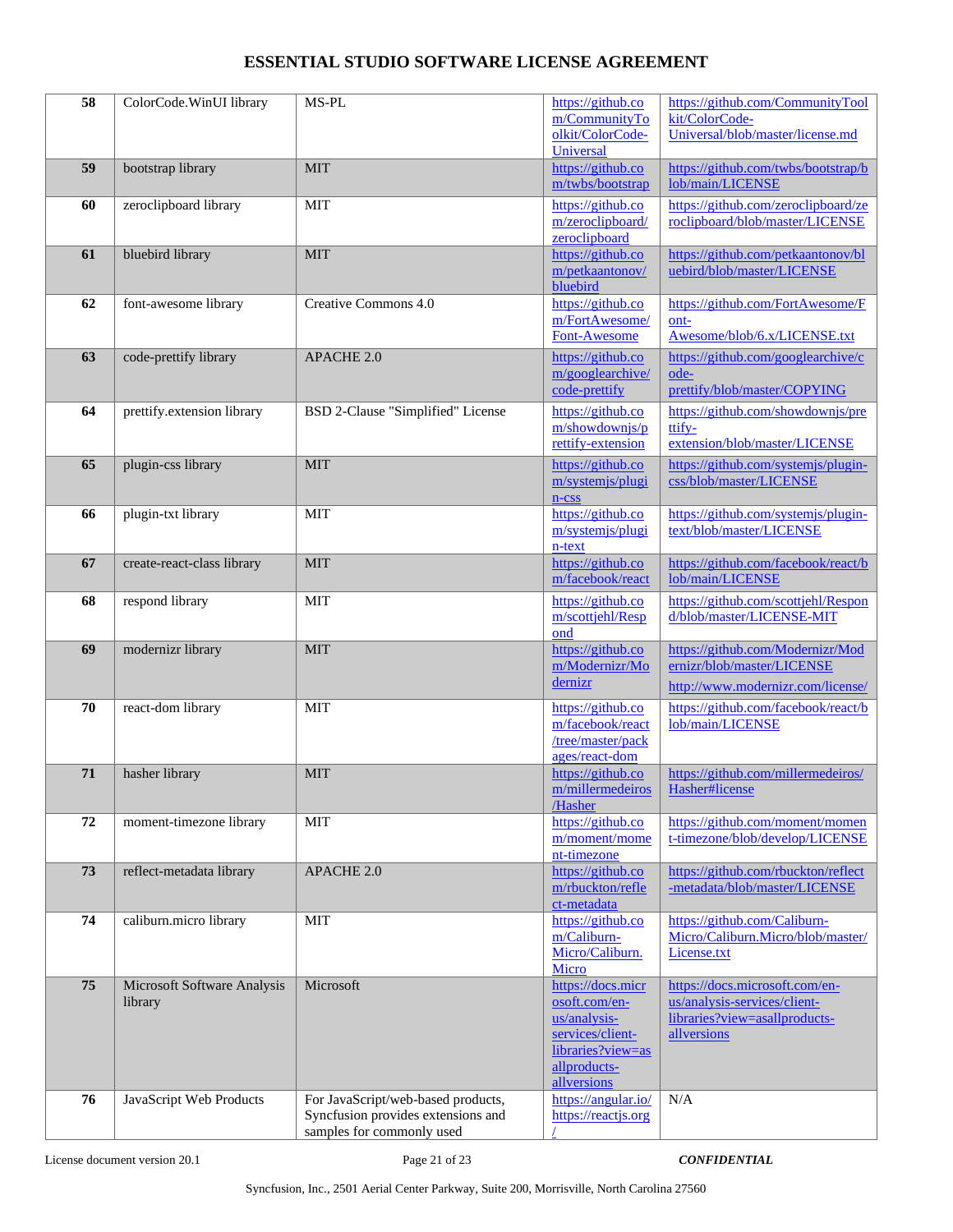|    |                                              | frameworks such as Angular<br>(https://angular.io/), React<br>(https://reactjs.org/) and Vue<br>(https://vuejs.org/). The use<br>of these extensions and samples requires<br>the acceptance of terms under which<br>these frameworks are licensed by<br>their owners. For the avoidance of doubt<br>• If Customer uses the extensions or<br>samples for Angular, Customer must<br>accept the Angular terms and<br>conditions. Customer acknowledges and<br>agrees Syncfusion does not provide<br>Angular licenses, this license<br>agreement does not cover Angular and<br>Syncfusion has no liability, in any form.<br>Syncfusion will provide no<br>indemnity for the use of Angular, the<br>extensions or samples.<br>• If Customer uses the extensions or<br>samples for React Customer must accept<br>the React terms and conditions.<br>Customer acknowledges and agrees<br>Syncfusion does not provide React<br>licenses, this license agreement<br>does not cover React and Syncfusion has<br>no liability, in any form. Syncfusion will<br>provide no indemnity<br>for the use of React, the extensions or<br>samples.<br>• If Customer uses the extensions or<br>samples for Vue, Customer must accept<br>the Vue terms and conditions.<br>Customer acknowledges and agrees<br>Syncfusion does not provide Vue<br>licenses, this license agreement does<br>not cover Vue and Syncfusion has no<br>liability, in any form. Syncfusion will<br>provide no indemnity for the<br>use of Vue, the extensions or samples. | https://vuejs.org/                                                      |                                                                                          |
|----|----------------------------------------------|-------------------------------------------------------------------------------------------------------------------------------------------------------------------------------------------------------------------------------------------------------------------------------------------------------------------------------------------------------------------------------------------------------------------------------------------------------------------------------------------------------------------------------------------------------------------------------------------------------------------------------------------------------------------------------------------------------------------------------------------------------------------------------------------------------------------------------------------------------------------------------------------------------------------------------------------------------------------------------------------------------------------------------------------------------------------------------------------------------------------------------------------------------------------------------------------------------------------------------------------------------------------------------------------------------------------------------------------------------------------------------------------------------------------------------------------------------------------------------------------------------------------------------|-------------------------------------------------------------------------|------------------------------------------------------------------------------------------|
| 77 | pdfuim library                               |                                                                                                                                                                                                                                                                                                                                                                                                                                                                                                                                                                                                                                                                                                                                                                                                                                                                                                                                                                                                                                                                                                                                                                                                                                                                                                                                                                                                                                                                                                                               | https://pdfium.go<br>oglesource.com/p<br>$dfium/+/refs/hea$             | https://pdfium.googlesource.com/p<br>dfium/+/refs/heads/main/LICENSE                     |
| 78 | knockout library                             | <b>MIT</b>                                                                                                                                                                                                                                                                                                                                                                                                                                                                                                                                                                                                                                                                                                                                                                                                                                                                                                                                                                                                                                                                                                                                                                                                                                                                                                                                                                                                                                                                                                                    | ds/main<br>https://github.co<br>m/knockout/knoc<br>kout                 | https://github.com/knockout/knock<br>out/blob/master/LICENSE                             |
| 79 | Windows Expander<br><b>Community Toolkit</b> | <b>MIT</b>                                                                                                                                                                                                                                                                                                                                                                                                                                                                                                                                                                                                                                                                                                                                                                                                                                                                                                                                                                                                                                                                                                                                                                                                                                                                                                                                                                                                                                                                                                                    | https://github.co<br>m/CommunityTo<br>olkit/WindowsCo<br>mmunityToolkit | https://github.com/CommunityTool<br>kit/WindowsCommunityToolkit/bl<br>ob/main/License.md |
| 80 | Google Noto Serif Font                       | <b>MIT</b>                                                                                                                                                                                                                                                                                                                                                                                                                                                                                                                                                                                                                                                                                                                                                                                                                                                                                                                                                                                                                                                                                                                                                                                                                                                                                                                                                                                                                                                                                                                    | https://github.co<br>m/googlefonts/no<br>to-fonts/                      | https://github.com/googlefonts/not<br>o-fonts/blob/main/LICENSE                          |
| 81 | Tribute JS library                           | <b>MIT</b>                                                                                                                                                                                                                                                                                                                                                                                                                                                                                                                                                                                                                                                                                                                                                                                                                                                                                                                                                                                                                                                                                                                                                                                                                                                                                                                                                                                                                                                                                                                    | https://github.co<br>m/zurb/tribute                                     | https://github.com/zurb/tribute/blo<br>b/master/LICENSE                                  |
| 82 | Slick library                                | <b>MIT</b>                                                                                                                                                                                                                                                                                                                                                                                                                                                                                                                                                                                                                                                                                                                                                                                                                                                                                                                                                                                                                                                                                                                                                                                                                                                                                                                                                                                                                                                                                                                    | https://github.co<br>m/kenwheeler/sli<br>c <sub>k</sub>                 | https://github.com/kenwheeler/slic<br>k/blob/master/LICENSE                              |
| 83 | <b>Flutter Timezone Library</b>              | BSD-2-Clause                                                                                                                                                                                                                                                                                                                                                                                                                                                                                                                                                                                                                                                                                                                                                                                                                                                                                                                                                                                                                                                                                                                                                                                                                                                                                                                                                                                                                                                                                                                  | https://pub.dev/p<br>ackages/timezone                                   | https://pub.dev/packages/timezone/<br>license                                            |
| 84 | Google GSON                                  | APACHE 2.0                                                                                                                                                                                                                                                                                                                                                                                                                                                                                                                                                                                                                                                                                                                                                                                                                                                                                                                                                                                                                                                                                                                                                                                                                                                                                                                                                                                                                                                                                                                    | https://github.co<br>m/google/gson                                      | https://github.com/google/gson/blo<br>b/master/LICENSE                                   |